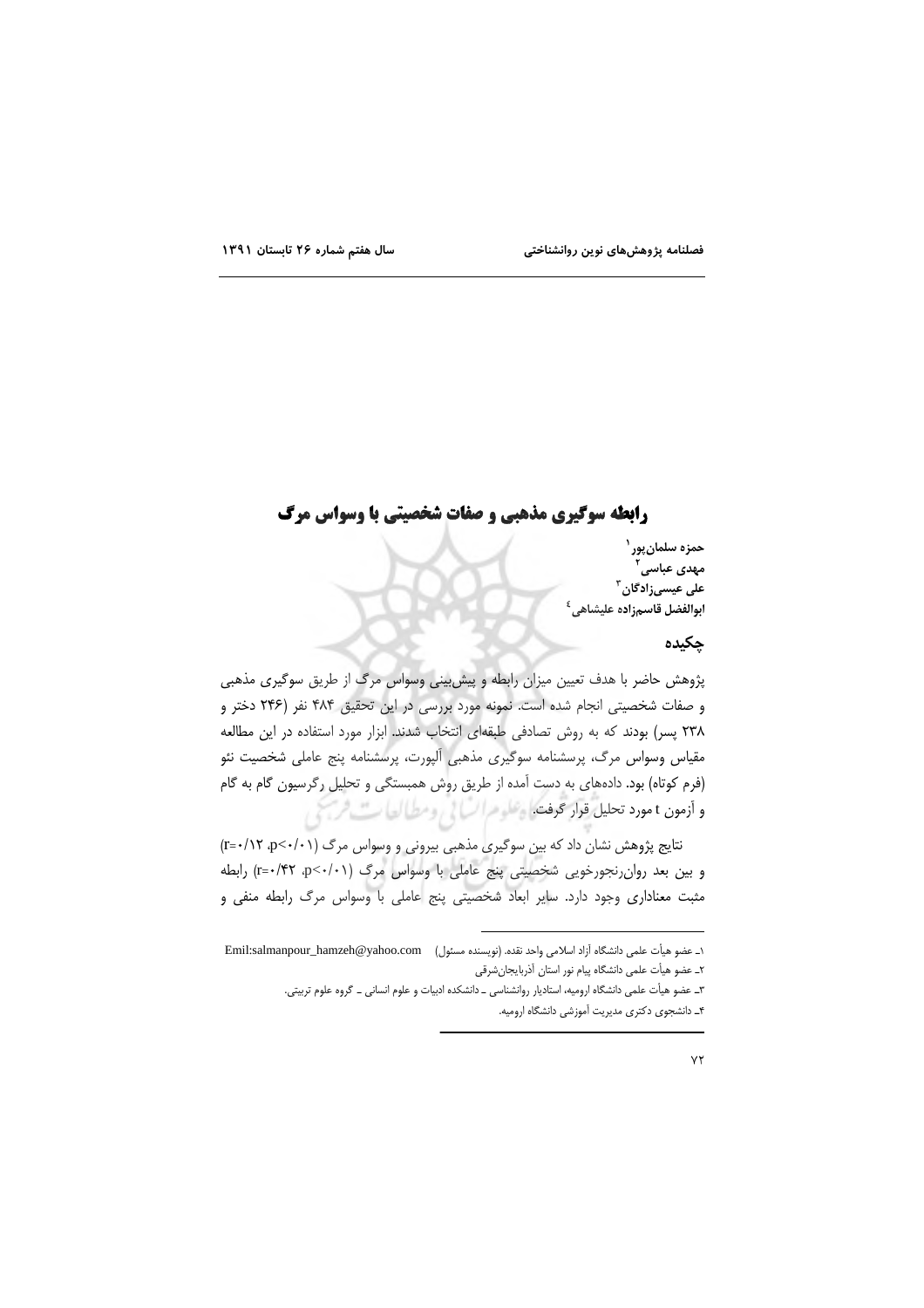معناداری در سطح p<-/+) داشتند. همچنین نتایج نشان داد از بین صفات شخصیتی به غیر از روان رنجورخویی، سایر ابعاد سازگاری، مسئولیتپذیری، برون گرایی و تجربهپذیری با سوگیری مذهبی درونی و بیرونی همبستگی معناداری دارند. بیشترین رابطه همبستگی منفی معنیدار بین مسئولیتپذیری با سوگیری مذهبی درونی بود (p<-/r>+/٣۴ p<-/r). از بین متغیرهای پژوهش سوگیری مذهبی بیرونی و روان رنجورخویی ۱۹ درصد از واریانس وسواس مرگ را تبیین نمود. در بررسی تفاوت بین زنان و مردان دانشجو با استفاده از آزمون t نتایج نشان داد در وسواس مرگ (نشخوار مرگ، سلطه مرگ، عقاید تکراری درباره مرگ) تفاوت معنیداری بین دو گروه وجود دارد. وسواس مرگ بین دختران بیشتر از پسران بود (۵/۳۸=، ۵۴+=۴۸۴، p<۰/۰۰۱).

واژگان کلیدی: وسواس مرگ، سوگیری مذهبی، صفت شخصیتی.

#### مقدمه

هر جانداری سرانجام باید بمیرد ولی از میان تمام موجودات زنده تنها انسان از این واقعیت آگاه است (معتمدی، ۱۳۷۲). اندیشیدن به مرگ ترسناک بوده و اغلب مردم ترجيح مي دهند به آن فكر نكنند. ابن سينا (۴۲۷-۳۷۰ هـ. ق) در رساله «الشفاء من خوف الموت» به حقیقت مرگ و ترس از آن پرداخته و بزرگترین ترس برای انسان را ترس از مرگ دانسته است (سلیمانی، ۱۳۸۷). بدون شک مرگ و زندگی بعد از مرگ و نیز نگرش انسان نسبت به مرگ یکی از موضوعات اساسی مورد بحث در همه ادیان حاه تعوهرا سيائي ومطيالعات الھی به شمار می رود.

صحبت از مرگ منجر به تولید هیجانهایی چون ترس، غم و خشم می شود؛ طوری كه حالات شديد هيجاني مثل افسردگي را چهارمين مرحله مردن دانستهاند (عبدالخالق`، ١٩٩٧). آگاهي از فنايذيري، افكار مرتبط با مرگ و اضطراب ناشي از آن، موجب نظمجويي واکـنش های بـشری با دیـگران مـی شود (شـومایکل <sup>۲</sup>، گایـلیوت ّ، فیلاردو <sup>۴</sup>، مک گر کور

| 1- Abdel-khalek | 2- Schmeichle |
|-----------------|---------------|
| 3- Galliot      | 4- Filardo    |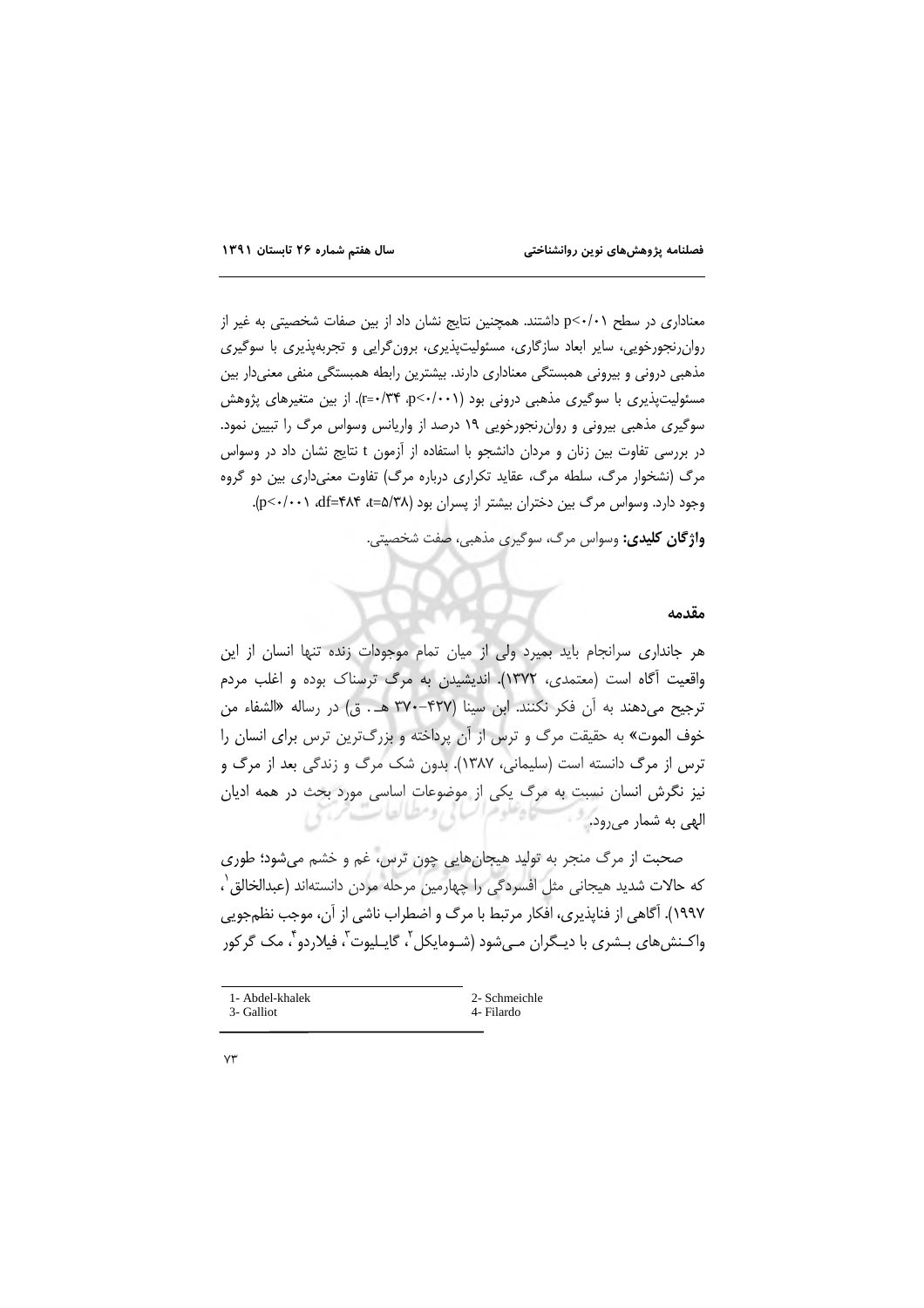و گيتر`، ٢٠٠٩). بر اساس نظريه مديريت وحشت (روزنبلات`، گرينبرگ`، سولومن`، پیزنسکی و لیون ؓ، ۱۹۸۹) یادآوری فناپذیری با ایجاد اضطراب فرد را در جهت کاهش اَن برمی|نگیزاند و بر روی شناخت اجتماعی انسانی اثر مے گذارد (هان ٔ کوین و ما<sup>۷</sup>،  $(\uparrow \cdot )$ .

علاوه بر نگرش معمول به مرگ، سه نگرش فرضی نسبت به مرگ مطرح شده است که آنها را پریشانی مرگ<sup>^</sup> نامیدهاند که عبارتند از: «افسردگی مرگ<sup>^</sup>»، «اضطراب مرگ<sup>۰٬</sup>» و «وسواس مرگ<sup>۰٬</sup>». دو مولفه افسردگی مرگ و اضطراب مرگ پیشتر توسط تميلر، لاوى، چالگويجان و توماس- دابسون (١٩٩٣، به نقل از محمدزاده و نجفى، ١٣٨٩) مطرح شده و مورد پژوهش و بحث قرار گرفتهاند. سومين مولفه در اين حوزه با عنوان وسواس مرگ توسط عبدالخالق (۱۹۹۴) معرفی شده است. نظر بر این است که یک رابطه متقابل و همیوش بین مرگ و وسواس ها ممکن است وجود داشته باشد. مطالعه یی در خصوص نشانگان وسواس نشان می دهد بیش از ۷۰ درصد افکار وسواسی با مایهٔ مرگ در آغاز بیماری از تجربههای شایع بین بیماران وسواسی است (معتمدی، ۱۳۷۳). مالتبی و دی<sup>۱۲</sup> (۲۰۰۰) ضریب همبستگی (x-۱/۰۵) بین وسواس عمومی با وسواس مرگ را گزارش کردهاند.

وسواس ها را می توان شامل افکار، تصاویر ذهنی و تکانههای ناخواسته و مزاحم دانست که بدون میل و اراده فرد رخ می دهند و به صورت ناسازگارانه و ناهمخوان با خود تجربه می شوند. فرد فعالانه در برابر وسواس ها مقاومت می کند و می داند که وسواس ها محصول ذهن او نيستند (محمدخاني، فرجاد، ١٣٨٨). در مورد مرگ و وسواس مرگ آن ایده پافشاری کننده حول و حوش مـرگ خود یا افراد مهم دیـگر است (رجبی<sup>۱۲</sup>، ۲۰۰۹).

3- Grenberg

- 5- Pyszcynski and Lyon 7- Qin and Ma
- 9- death depression
- 
- 11- death obsession
- 13- Rajabi

2- Rosenblatt 4- Solomon 6-Han 8- death distress 10- death anexity 12- Maltby and Day

<sup>1-</sup> Mcgreger and Gitter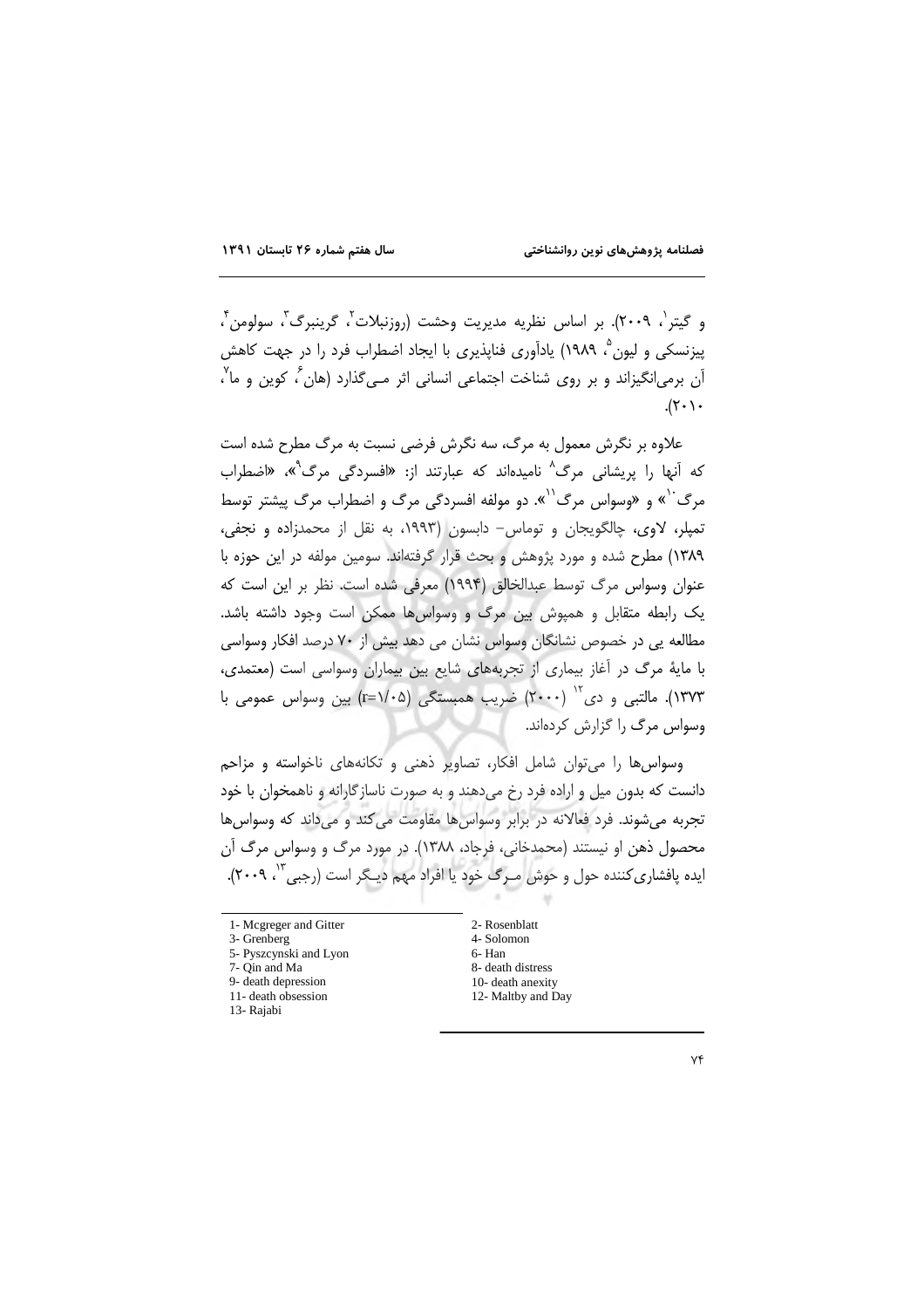وسواس مرگ به اشتغالات ذهنی، تکانهها و عقاید مقاوم مربوط به مرگ اشاره می کند. در این خصوص سه عامل نشخوار مرگ`، سلطه مرگ` و عقاید تکراری مربوط به مرگ ٔ مطرح شده است (عبدالخالق، ۱۹۹۸).

پژوهش ها نشان می دهد در خصوص نگرش و واکنش به پدیدهٔ مردن و مرگ به شکلهای طبیعی و یا روان رنجورانه ممکن است تفاوتهای فردی وجود داشته باشد. میتوان در این خصوص به نگرش و سوگیری مذهبی و شخصیت اشاره کرد. مذهب به خودی خود همچون یک انگیزه بنیادی در زندگی فرد با ایمان اهمیت دارد و یک شبکه معنادار را برای فرد با ایمان تأمین میکند که در بطن آن، همه زندگی فهمیده می شود (حیدری، خلیلی شرفه، خدایناهی، ۱۳۸۸). اغلب مطالعاتی که در این زمینه انجام شده رابطه منفی بین دینداری و اضطراب مرگ را گزارش کردهاند (علیانسب، ۱۳۸۹). تمپلر و لونتو (١٩٨۶ به نقل از همان منبع، ١٣٨٩) گزارش كردهاند كه مطالعات بر اين امر دلالت می کنند که مراقبتهای مذهبی، فعالیتهای دینی شخصی مثل دعا، عبادت و خواندن متون مقدس، میزان روابط با دوستان و فرزندان، میزان مشارکت در فعالیتهای گروهی، جنسیت، سن، وضعیت تأهل، درآمد و سلامتی بر ترس و اضطراب از مرگ اثر گذار است.

یکی از متغیرهایی که میتواند با نگرش مرضی نسبت به مرگ از جمله وسواس مرگ در ارتباط باشد سوگیری مذهبی است. در این خصوص دیدگاه آلپورت درباره سوگیری درونی و بیرونی نسبت به مذهب را میتوان مطرح ساخت. سوگیری مذهبی درونی ° شامل تجربه کردن مذهب به منزله عامل انگیزش مهم در زندگی فردی است و کاملاً در زندگی درونی شـده و عملی است و سوگـیری مذهبی بیرونی<sup>۶</sup> که معادل مذهب رشد نیافته است و شامل استفاده از مذهب برای دستیابی به بعضی از اهداف همچون حـمايت اجتـماعي است (غـباري بناب، لواساني، جلـيلي، ۱۳۸۶؛ به نـقل از مـحمدزاده و

| 1- death rumination      | 2- death dominance       |
|--------------------------|--------------------------|
| 3- death idea repetation | 4- Templer and levento   |
| 5- intrinsic orientation | 6- extrinsic orientation |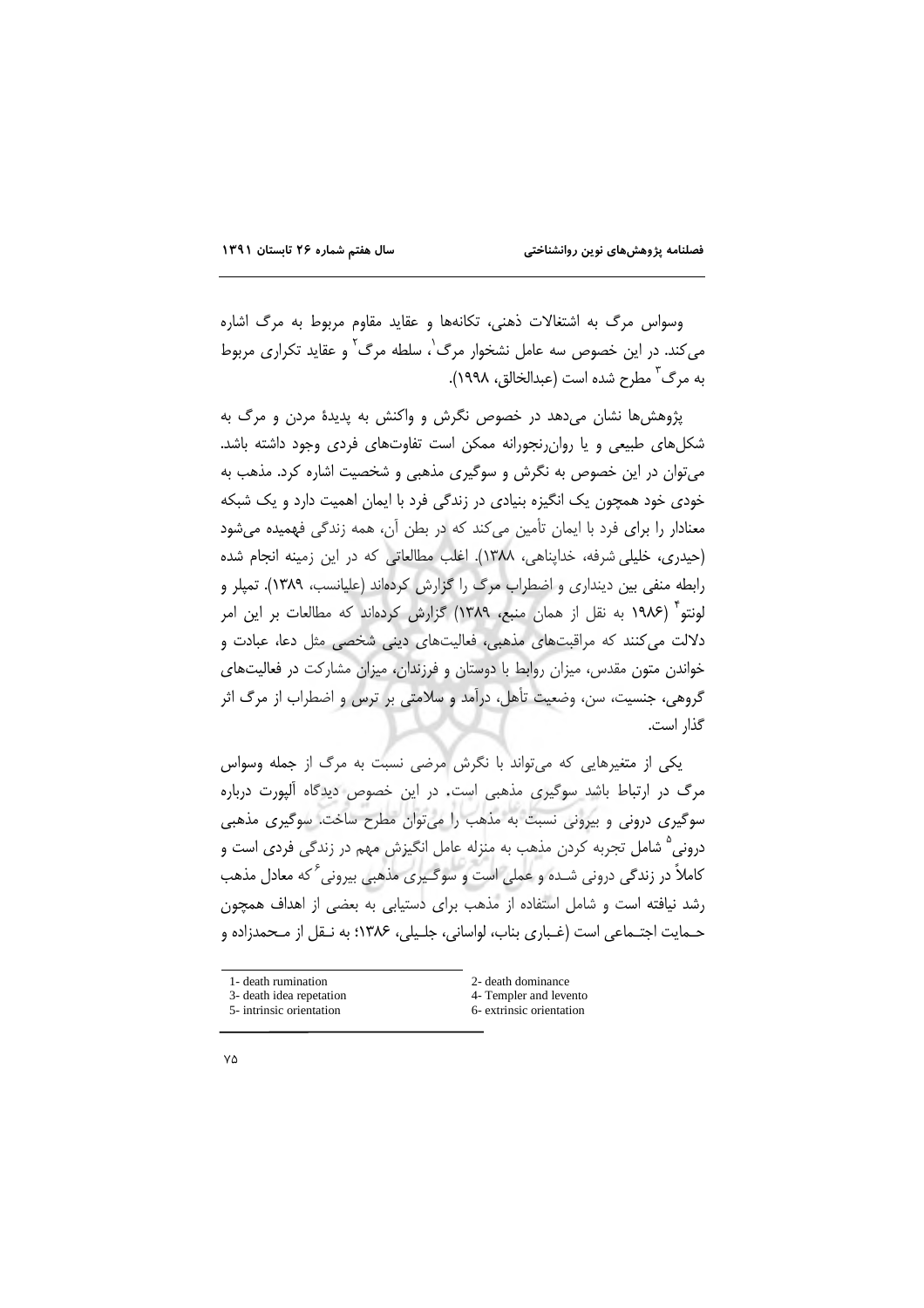### نجفي، ١٣٨٩).

تحقیقات متعدد چه در ایران و خارج نشان میدهند رابطه مثبت و معناداری بین مذهبي بودن و سلامت رواني وجود دارد. همچنين رابطه منفي و معنادار جهت گيري مذهبی و افسردگی و اضطراب به اثبات رسیده است. ۳۴ درصد از ۱۳۰ مطالعه انجام گرفته نشاندهنده تأثیر مثبت و معنادار دینداری بر افسردگی و اضطراب است (رفیعیفر و جان بزرگی، ۱۳۸۹). به دلیل سبک زندگی خاصی که افراد دارای جهت گیری مذهبی درونی دارند رویدادها را کمتر فشارزا ارزیابی میکنند یا بعد از بروز استرس آن را به منزله فرصتی برای رشد و تقویت معنوی و روحی خود میدانند یا آن را برنامه و تقدیر الهی تعبير و تفسير مي كنند (حميد، ١٣٨٨). امونز<sup>(</sup> (١٩٩٩ به نقل از عباس و جان بزرگي، ١٣٨٩) معتقد است كه دين تا حدودي به اين علت كه يكپارچگي شخصيت را فراهم می سازد، موجب افزایش بهزیستی می گردد. اینکه سوگیری مذهبی چگونه در حیطه سلامت روانی اثر می گذارد پژوهش ها رابطه سوگیری مذهبی با مولفههای شخصیتی را مطرح ساختهاند.

پژوهش ها در خصوص رابطه شخصیت و سوگیری مذهبی نشان میدهند که بین دینداری و بعضی صفات شخصیتی رابطه وجود دارد. آیزنک (۱۹۷۵، ۱۹۶۷؛ به نقل از مالتبي، ١٩٩٩) معتقد است بين انعطاف پذيري و نگرش هاي مذهبي تر رابطه است. فرانسیس ۳ (۱۹۹۲ به نقل از جورم و کریستنسن ۳ ۲۰۰۴) چنین نتیجهگیری می کند که یک رابطه منفی بین دینداری و روانپریشیخویی وجود دارد. پژوهشها همچنین نشان دادهاند یک رابطه منفی بین روان پریشی خویی و جهت گیری مذهبی درون گرایانه وجود دارد (ایگن <sup>م</sup> کرول ً، کاری ٌ، جانسون واریکسون **ْ، ۲۰۰۴)**. سایر پژوهشها همبستگی و رابطه بین دینداری و برون گرایی، عامل G در نظریه کتل با جهتگیری مذهبی را نـشان

- 1- Emones
- 3- Francis
- 5- Egan 7- Carey
	-
- 2- Eysenk
- 4- Jorm and Christensen
- 6- Kroll
- 8- Johnson and Erickson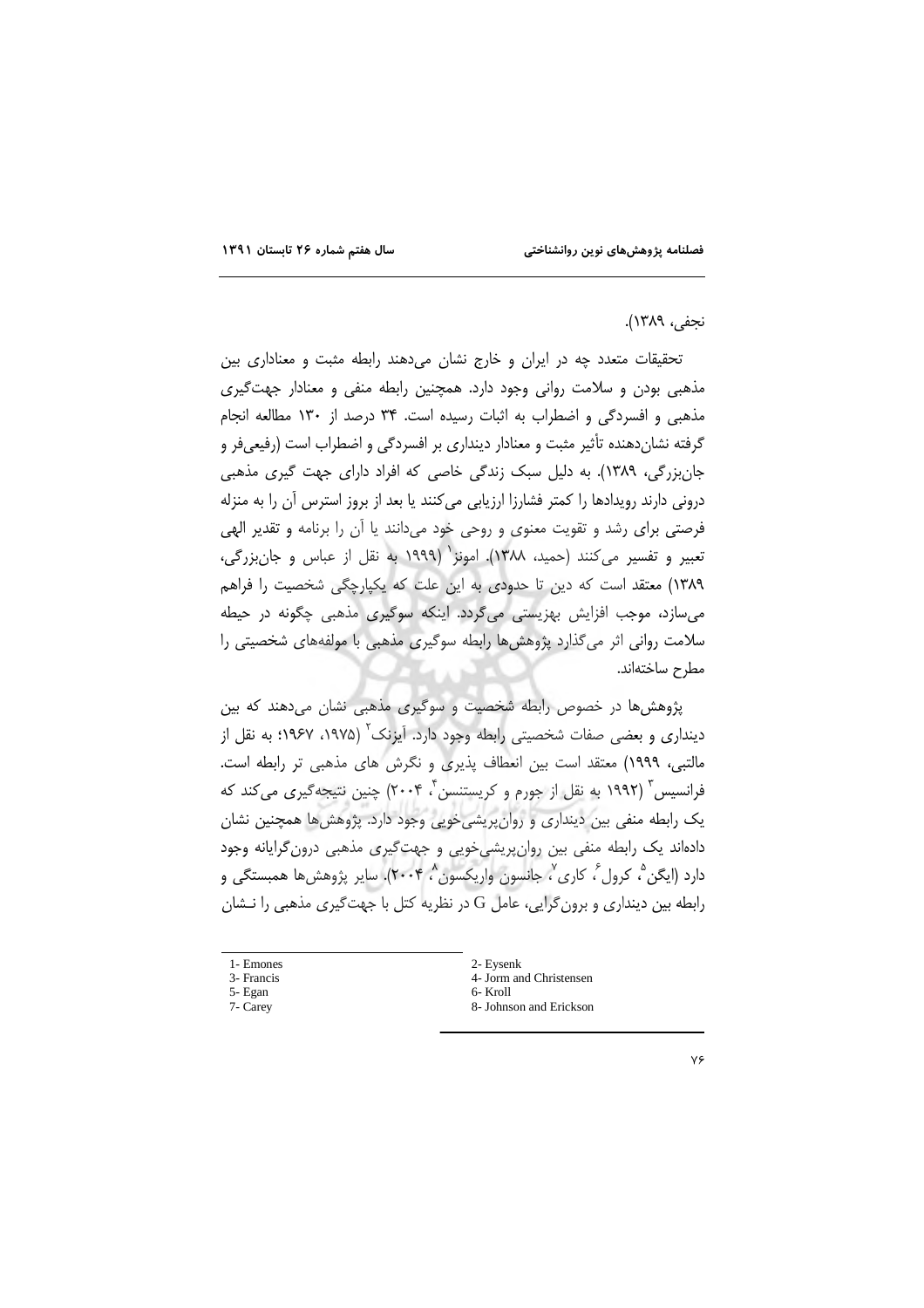دادهاند (فرانسیس و پیرسون `، ۲۰۰۱؛ فرانیس و بورک `، ۲۰۰۳).

پژوهش ها در خصوص الگوی پنج عاملی شخصیت نیز نشان داده است سوگیری مذهبی درونی با سازگاری، مسئولیتپذیری و برون گرایی مرتبط است و سوگیری مذهبی برونی به طور خاصی ارتباط مثبتی با روان رنجوری دارد (هنینگز گارد و آرنئو ، ۲۰۰۸). ساراوغلو ٌ (۲۰۰۲) در یک مطالعه فراتحلیلی بین سوگیری مذهبی و شخصیت نتایج نشان می دهد که بین دینداری با برون گرایی، سازگاری، مسئولیتپذیری و گشودگی رابطه مثبت و با روان رنجوری یک رابطه منفی وجود دارد. یک همبستگی مثبت معنی داری بین روان رنجورخویی آیزنک با r=۰/۳۵ با وسواس مرگ گزارش شده است (مالتبی و دی، ٢٠٠٠). پژوهشها نشان می دهند که از میان پنج عامل بزرگ شخصیت، سازگاری و مسئولیتپذیری پایاترین همبستگی را با دینداری نشان میدهد همچنین بین پایداری هیجانی و جهت گیری مذهبی رابطه وجود دارد (عباسی و جانبزرگی، ۱۳۸۹). بدین معنی که هر چه جهتگیری مذهبی بیرونیتر ناپایداری هیجانی فرد بیشتر و هر چه جهت گیری مذهبی افراد درونی تر پایداری هیجانی بیشتر میشود.

مالتبی و دی (۲۰۰۰) در بررسی رابطه بین وسواس مرگ و آشفتگی ناشی از اشتغال خاطر با مرگ و افکار و واکنش به مرگ مطرح می سازند که دینداری در این خصوص از اهمیت خاصی برخوردار است. همسان با یافتههای روانشناسی دین و سلامتی، سوگیری درونی نسبت به دین همیستگی منفی با پریشانی مرگ می تواند داشته باشد. مالتبی و دی (۲۰۰۰) در خصوص رابطه وسواس مرگ و سوگیری مذهبی درونی یک همبستگی منفی (۳۵/-=r) و یک رابطه مثبت بین وسواس مرگ و سوگیری مذهبی بیرونی با (r=-۰/۲۸) گزارش دادهاند. آنها نشان دادند که جهتگیری مذهبی درونی با آشفتگی مرگ پایین و سوگیری بیرونی نسبت به دین با آشفتگی مرگ بالاتری همراه است. در مـطالعه|ی با بـررسی وسـواس مـرگ در بیـن افـراد عادی، بـیماران مـبتلا به اختلالات

| 1- Pearson                 | 2- Bourke   |
|----------------------------|-------------|
| 3- Henningsgaard and Arnau | 4- Saroglou |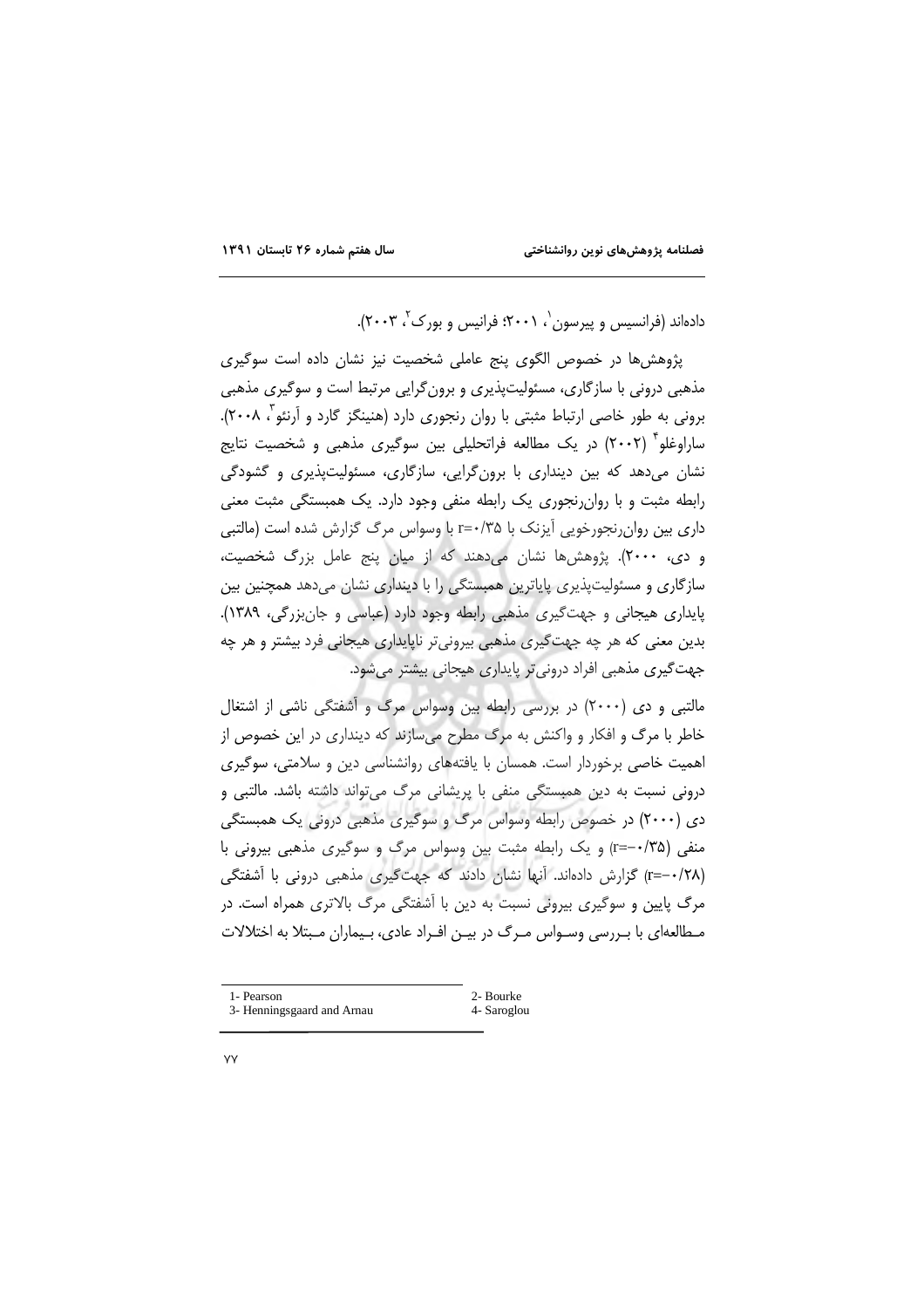اضطرابی، اسکیزوفرنیا و سوءمصرف مواد نشان داده شده است که بیماران اضطرابی نسبت نسبت به سایر گروهها نمرات بالاتری دارند (عبدالخالق، ۲۰۰۲).

عبدالخالق و همکاران (۲۰۰۶) نشان دادند که در بین زنان و مردان فلسطینی که در شرایط استرس;ای اردوگاهی و جنگی به سر می بردند در مقایسه با زنان و مردان اسپانیایی، انگلیسی و آمریکایی نمرات وسواس مرگ بالاتری دارند. محمدزاده و نجفی (١٣٨٩) نشان دادند كه وسواس مرگ با سوكيرى مذهبي بيروني رابطه مثبت در حالي که با سوگیری مذهبی درونی رابطه منفی دارد. حیدری و همکاران (۱۳۸۸) نشان دادند که جهتگیری مذهبی درونی با اضطراب مرگ کمتر ارتباط دارد. در ارتباط با جنسیت، یافتهها نشان میدهند که ارتباط بین وسواس مرگ با سوگیری مذهبی بیرونی در گروه مونث قوى تر از مذكر است (محمدزاده و نجفى، ١٣٨٩). در بررسى رابطه ديندارى، وسواس مرگ و اضطراب مرگ در بین دانشجویان پرستاری زن مصری در دامنه سن بین ۲۵–۱۷ یک همبستگی منفی معنی دار گزارش شده است (عبدالخالق و الثابوه`، ۲۰۰۶). در پژوهش دیگر عبدالخالق و لستر (۲۰۰۳) در بررسی وسواس مرگ بین نمونههای کویتی در مقایسه با نمونههای آمریکایی نشان دادند که زنان نمرات بالاتری از مردان در مقیاس وسواس مرگ داشتند. عبدالخالق (۲۰۰۷) در خصوص بررسی رابطه بین عشق به زندگی و وسواس مرگ به این یافته دست پیدا کرد که زنان نمرات بالاتری در سه مقیاس پریشانی مرگ (اضطراب مرگ، استرس مرگ و وسواس مرگ) داشتند. فیروزی، (۱۳۸۵ به نقل از حیدری و همکاران، ۱۳۸۸) در پژوهشی پیرامون ترسها و اضطرابهای رایج دانشجویان دانشگاه به این نتیجه دست یافت که عمده محتوای ترس های دوره دانشجویی مربوط به عامل مرگ و خطر است و شدت و شیوع ترس ها در دخترها به طور معناداری بالاتر از پسرها بود. با عنایت به مبانی نظری و پژوهشی که ذکر شد هدف پژوهش حاضر تعیین رابطه سوگیری مذهبی و صفات شخصیتی، واسوس مرگ بود.

1- Al-Sabwah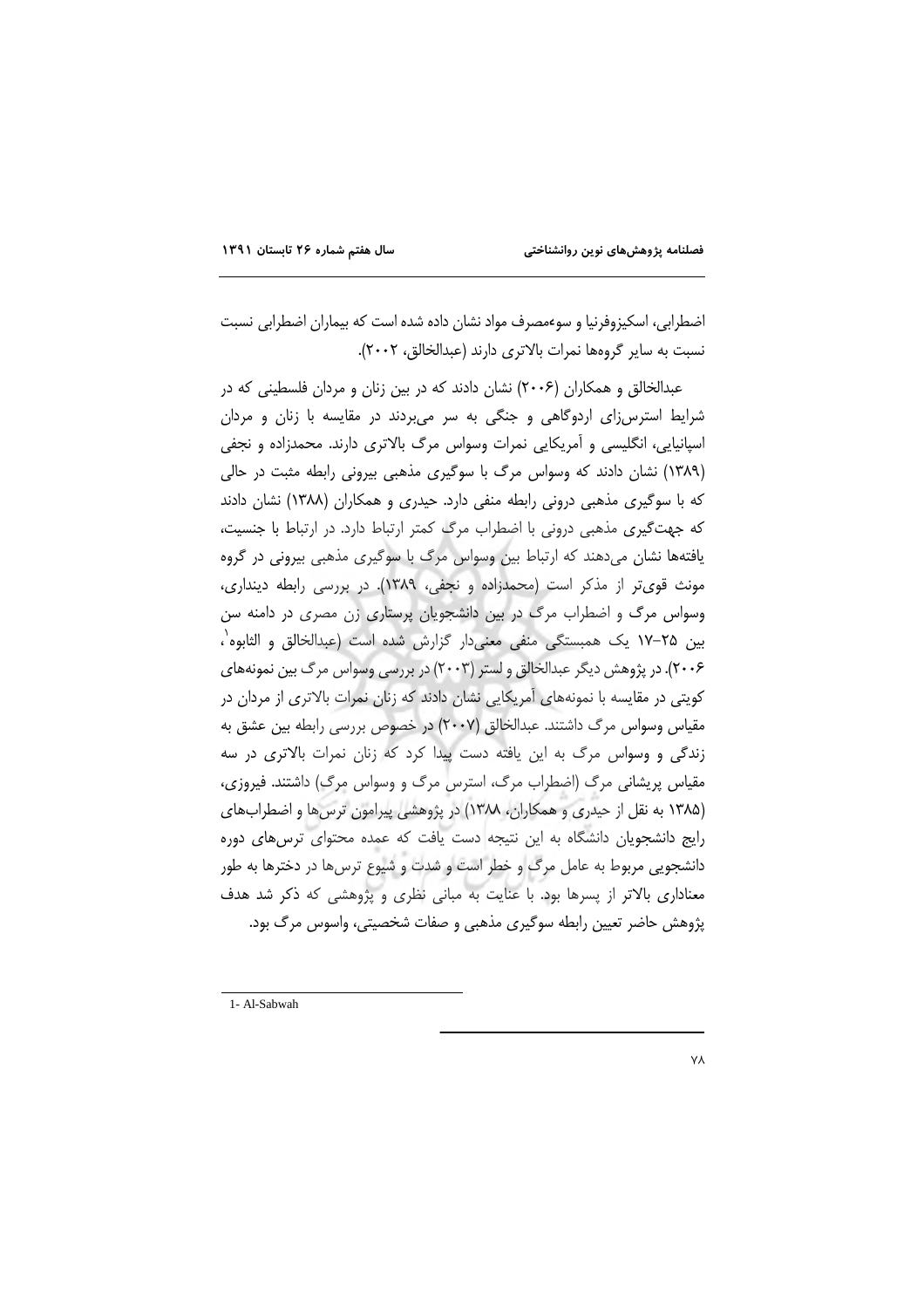## روش

# جامعه، نمونه و روش نمونه گیری

«جامعه آماري» تحقيق حاضر شامل كلية دانشجويان مقطع كارشناسي دختر و پسر بود که در دانشگاههای آزاد و پیام نور شهرستان نقده در سال تحصیلی ۹۰–۸۹ مشغول به تحصیل بودند. روش نمونهگیری از نوع تصادفی طبقهای بود. حجم نمونه انتخاب شده با در نظر گرفتن معیارهای جدول نمونهگیری ۴۸۴ نفر می باشد. آزمودنی ها به تفکیک جنسیت متشکل از ۲۴۶ زن با میانگین سنی ۲۴/۶۰ و انحراف معیار ۵/۷۱ و ۲۳۸ مرد با میانگین سنی ۲۵/۷۷ و انحراف معیار ۶/۸۰ بودند. میانگین سنی و انحراف معیار کل نمونه نيز ٢۵/١۵ و ۶/٢٧ بود.

### ابزار اندازهگیری

ا**لف ـ**ـ «**مقیاس وسواس مرگ<sup>(</sup> DOS»: این م**قیاس شامل ۱۵ ماده است که برای سنجش اشتغالات ذهني، تكانهها و عقايد مقاوم مربوط به مرگ ساخته شده است. وضعيتها را بر پایهٔ مقیاس پنج مادهای از نوع لیکرت می سنجد. در این مقیاس «یک» معادل «اصلاً» و «پنج» معادل «خیلی زیاد» است. دامنه نمرات بین ۱۵ تا ۷۵ قرار دارد. مقیاس وسواس مرگ سه عامل دارد که به ترتیب عبارتند از: نشخوار مرگ، سلطه مرگ و عقاید تکراری مربوط به مرگ. عبدالخالق (۱۹۹۸) در فرهنگ اصلی، ضریب همسانی درونی این مقیاس و عوامل آن را ۰/۹۰ گزارش کرده است. روایی مقیاس وسواس مرگ از طريق محاسبه ضريب همبستگي مقياس وسواس مرگ با مقياس اضطراب مـرگ ٠/۶٢، افسردگی مرگ ۰/۵۷، وسواس عمومی ۰/۴۶، اضطراب عمومی ۰/۳۳،افسردگی عمومی ۴۲/۰ و مقیاس روانآزردگی پرسشنامه شخصیتی آیزنک ۰/۳۵ گزارش شده است. در ایران محمدزاده، اصغرنژاد، فرید و عاشوری (۱۳۸۷) روایی همزمان این مقیاس را از طریق اجرای همزمان آن با مقیاس اضطراب مرگ ۰/۷۶ و ضرایب اعتبار بازآزمایی، تنصیفی و هـمسانی درونی آن را به ترتیب ۰/۵۲، ۰/۵۷، ۰/۵۹ گزارش کـردهانـد. رجبی

<sup>1-</sup> Death Obsession scale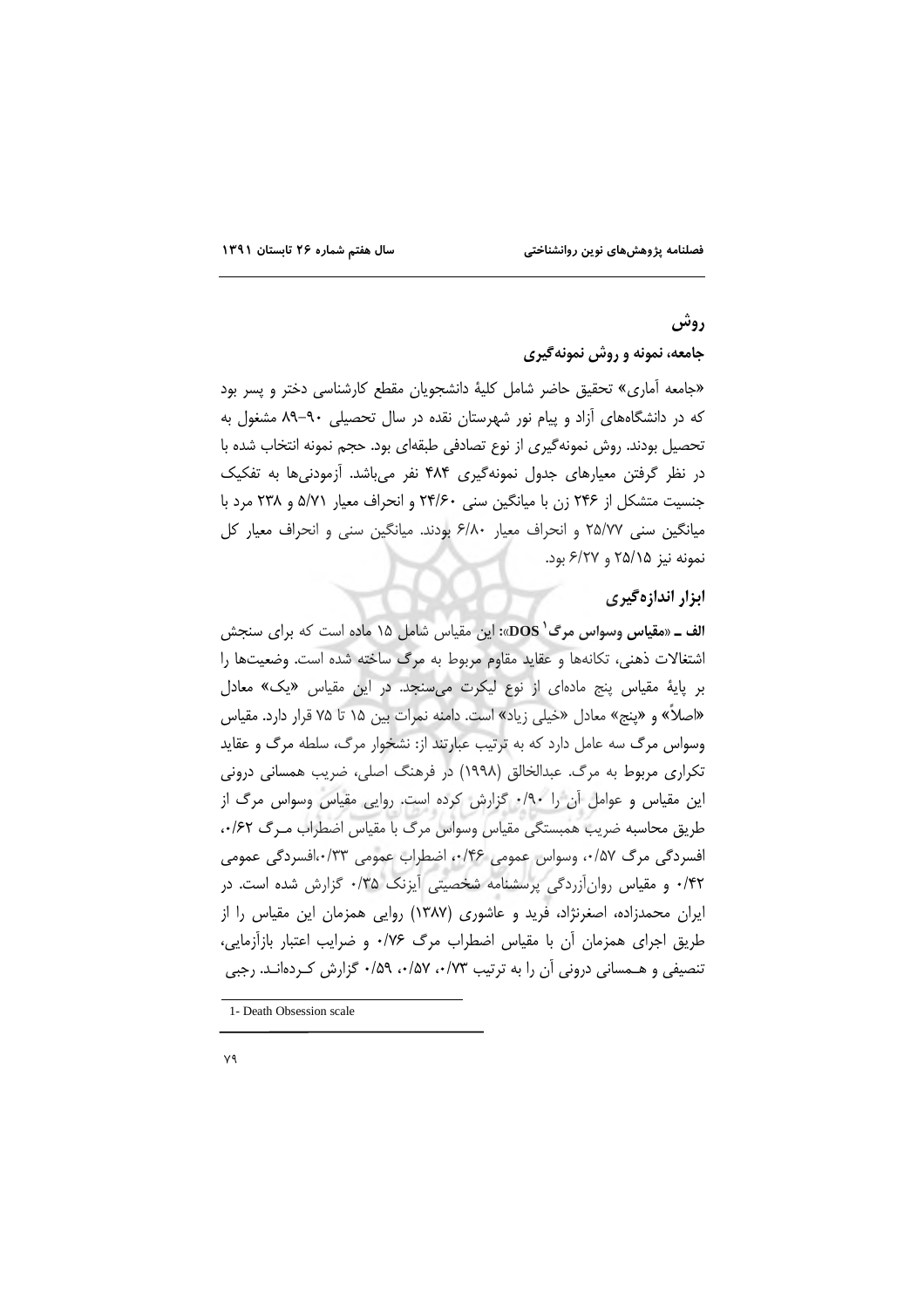(۲۰۰۹) آلفای کرونباخ ۰/۹۱ را گزارش کرده است.

ب ــ «پرسشنامه سوگیری مذهبی آلپورت<sup>\</sup>»: مقیاس جهت *گیر*ی مذهبی آلپورت دارای ۲۰ ماده است که جهت گیری مذهبی درونی و بیرونی را مورد سنجش قرار میدهد. این مقیاس دارای دو زیرمقیاس ۹ و ۱۱ عبارتی است. ۱۱ گزینه آن به سوگیری مذهبی بیرونی و ۹ گزینه آن به سوگیری مذهبی درونی مربوط می شود. در این مقیاس گزینهها براساس مقیاس لیکرت تنظیم گردیدهاند. در نمرهگذاری سوگیری مذهبی بیرونی، کاملاً مخالفم ١، تقريباً مخالفم ٢، تقريباً موافق ۴، كاملاً موافق ۵، سوالات بي ياسخ ٣. و در نمرەگذارى سوگيرى مذهبى درونى كاملاً موافقم۱، تقريباً موافقم۲، تقريباً مخالفم۴، کاملاً مخالفم ۵، سوالات بی یاسخ ۳ است. اعتبار این پرسشنامه توسط جان<u>بزر</u>گی (۱۳۷۸) بررسی و ضریب آلفای کرونباخ ۰/۷۳ و با روش بازآزمایی ۰/۷۴ گزارش شده است. همچنین ضریب آلفای کرونباخ آن توسط مختاری و همکاران (۱۳۸۰ به نقل از نريماني و احدي، ١٣٨٩) ٧١/٠ گزارش شده است. حيدري و همكاران (١٣٨٨) ضربب آلفای کرونباخ ۶۱/۰ را گزارش کردهاند.

ج ــ «يو**سشنامه ينج عاملي شخصيت<sup>ة</sup>NEO-FFI**»: اين پرسشنامه پنج عامل اصلي روان ِرنجوری ؓ (N)، برون گرایی ؓ (E)، گشودگی برای تجربه ؓ (O)، سازگاری ؓ (A) و مسئولیتیذیری ٌ (C) را ارزیابی می کند. این آزمون دو فرم بلند (شامل ۲۴۰ سوال) و كوتاه(شامل ۶۰ سوال) دارد. این ابزار با مقیاس پنج گزینهای لیکرت (از كاملاً موافق تا کاملاً مخالف) پاسخ داده می شود (گروسی، ۱۳۸۰). در پژوهش حاضر، فرم کوتاه یر سشنامه مورد استفاده قرار گرفته شد. همسانی درونی این آزمون برای عوامل E ،N A .O و C به ترتیب ۹۳٪، ۱۸۷٪، ۰/۸۹٪ و ۰/۷۶٪ گزارش شده است (کاستا و مک کروی،۱۹۹۲). در ایران نیز، ساختار ۵ عاملی این پرسشنامه بـه صورت کلی تأیید شـده و

1- Allport religious orientation scale

- 3- neuroticism
- 5- openess 7- conscientiouseness
- 2- NEO personality inventory 4- extraversion 6- agreebleness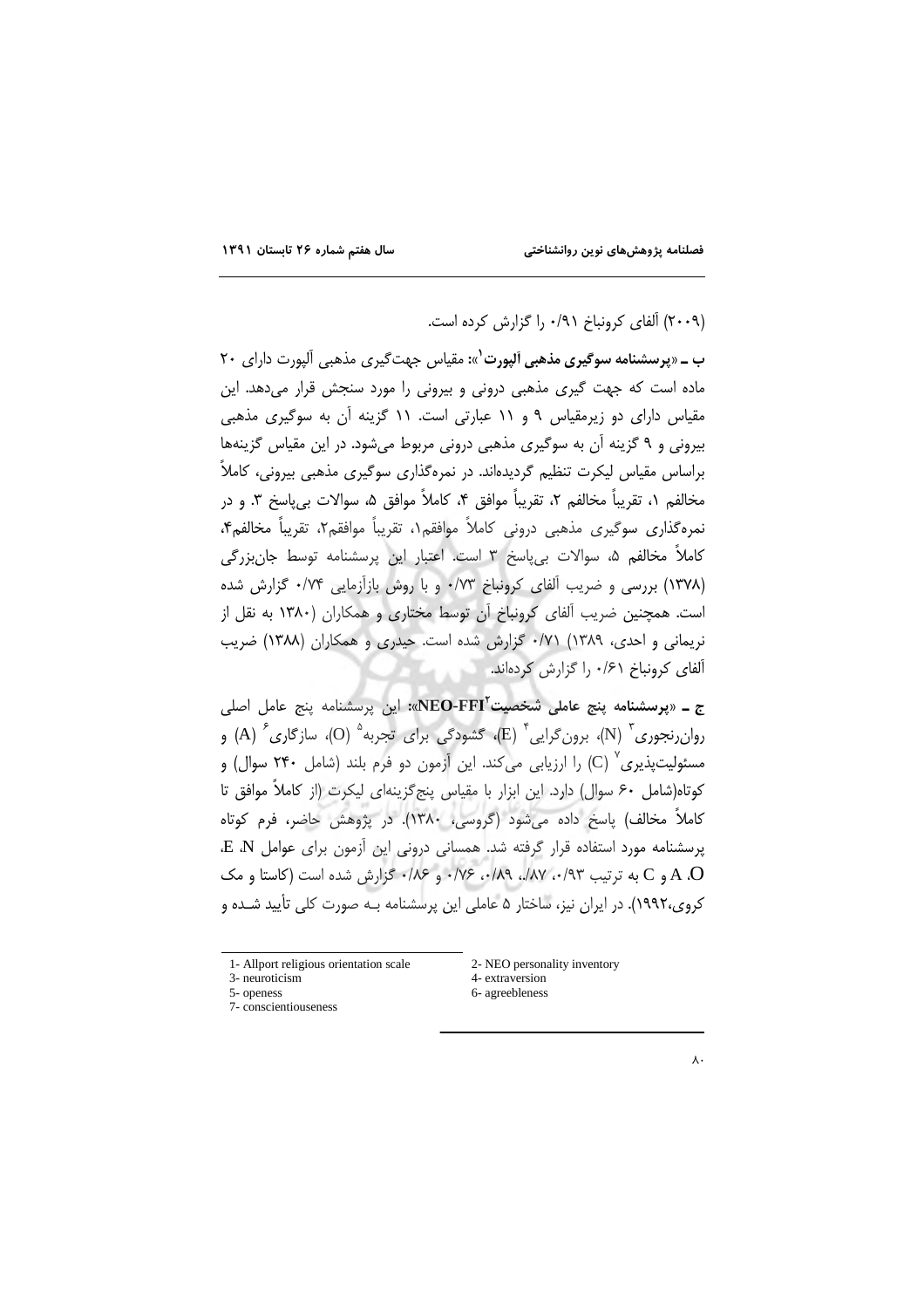ضرایب همسانی درونی اَن را به روش اَلفای کرونباخ برای عوامل اصلی به ترتیب (N) ۰/۸۶ (E) ۰/۷۳ (E) ۰/۸۷ (A) ۰/۶۸ و (C) ۰/۸۷ گزارش شده است (چلبیانو، گروسی فرشی، ۱۳۸۸). بشارت، زرپور، بهرامی، رستمی، میردامادی (۱۳۸۹) در روش بازآزمایی کوتاهمدت، ضریب همبستگی نمرات نوبت اول و نوبت دوم که با فاصله بین ۲ تا ۳ هفته اجرا شد برای هر یک از عوامل به ترتیب برابر با (N) ۰/۸۴ (E) ۰/۸۲ (O) ۰/۸۲) ۰/۶۵ و (C) ۰/۶۶ بدست آوردند. حق شناس (۱۳۷۸ به نقل از عباسی و جان برگی، ۱۳۸۹) نیز بر روی نمونه ۵۰۲ نفری ضریب آلفای کرونباخ ۵۳۰/۰۳-A=۰/۷۱. O=٠/۵۷، E=٠/٧١، و N=٠/٨١ بدست آورده است.

#### يافتهها

جدول ۱ شاخصهای آماری شرکتکنندگان در پژوهش را در مورد نمرههای وسواس مرگ، سوگیری مذهبی درونی و بیرونی و صفات شخصیتی پنج عاملی نشان میدهد. جدول شماره (۱) میانگین و انحراف معیار نمرههای وسواس مرگ، سوگیری مذهبی درونی و بيروني و صفات شخصيتي

| کل (n=۴۸۴) |                     | زنان (۱۳۶۶=n)                               |                         | مردان (n=۲۳۸)                 |                                    |                                             |                           |
|------------|---------------------|---------------------------------------------|-------------------------|-------------------------------|------------------------------------|---------------------------------------------|---------------------------|
|            | انحراف معيار        | ميانگين                                     |                         |                               | انحراف معيار ًميانگين انحراف معيار | مبانگين                                     | متغير                     |
|            | $1/\sqrt{2}$        | T111                                        | $\frac{1}{1}$           | $\tau\tau/\gamma\tau$         | $\sqrt{\cdot}$                     | <b>YA/1Y</b>                                | وسواس مرگ                 |
|            | ۶۱۶۶                | 10/79                                       | $5/\lambda\Delta$       | 18/89                         | 5/15                               | 17/95                                       | نشخوار مرگ                |
|            | $\Upsilon/\Upsilon$ | $1 - 77$                                    | $\frac{1}{2}$           | 11.6                          | $\frac{r}{r}$                      | $9/r$ .                                     | سلطه مرگ                  |
|            | ۲/۶۸                | $\Delta$ /۴9                                | Y/YY                    | 5/99                          | $\frac{1}{2}$                      | f/T                                         | عقاید تکراری مربوط به مرگ |
|            | 5/7                 | $Y \cdot 75$                                | $5/\tau$ .              | ۲۰/۱۸                         | 5/5.                               | Y1/19                                       | سوگیری مذھبی درونی        |
|            | ۵/۸۶                | $Y\Lambda/\Lambda$                          | $\Delta/\Delta\Upsilon$ | $\Upsilon V/\Upsilon V$       | $\Delta$ /99                       | Y9/YA                                       | سوگیری مذهبی بیرونی       |
|            | $\lambda$ /۳۹       | $\mathsf{r}\mathsf{r}/\mathsf{r}\mathsf{v}$ | $\lambda$ /۶۲           | ۲۵/۳۲                         | $Y/\mathcal{F}Y$                   | Y1/Y9                                       | روان رنجوريي              |
|            | ۵/۹۳                | $\mathbf{r} \cdot \mathbf{r} \cdot$         | $5/\tau$                | ۳۰/۶۰                         | ۵۱۶۰                               | $\mathbf{r}\mathbf{1}/\mathbf{r}\mathbf{r}$ | برون گرايي                |
|            | f/f                 | ۲۵/۳۴                                       | Y/YY                    | 50/89                         | ۴۱۶۱                               | ۲۴/۹۶                                       | تجربه يذيري               |
|            | ۵/۴۳                | $\mathbf{r}$ ./ $\mathbf{r}$                | $\Delta/\Delta Y$       | $\mathbf{r}$ ./. $\mathbf{r}$ | ۵/۳۳                               | $r \cdot / \cdot \Delta$                    | ساز گاری                  |
|            | 51.0                | $\mathbf{Y}$ $\mathbf{S}$ $\mathbf{I}$      | 5/11                    | ۳۶/۱۷                         | <b>S/91</b>                        | 50/14                                       | مسئولیتیذیر ی             |
|            |                     |                                             |                         |                               |                                    |                                             |                           |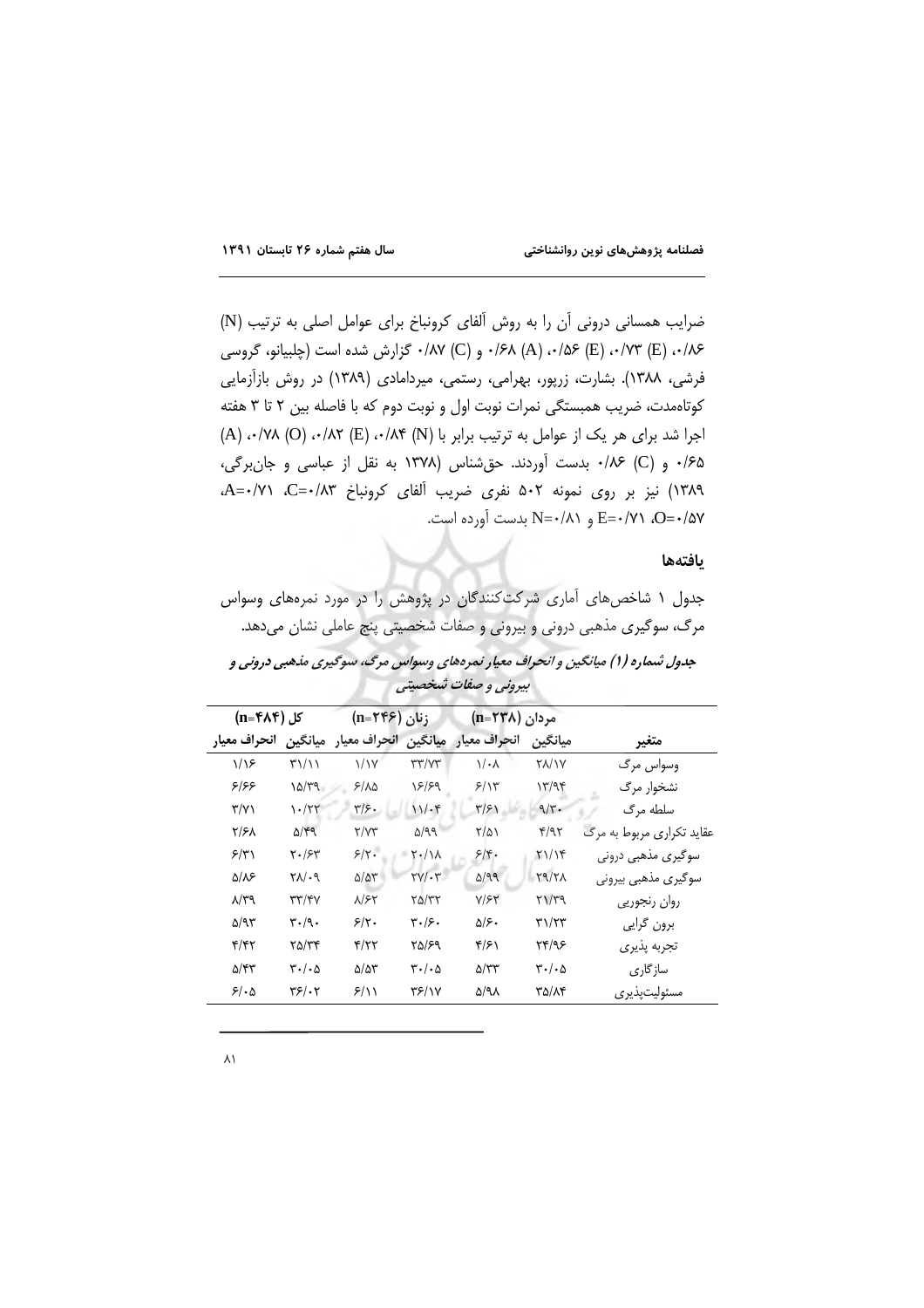به منظور بررسی رابطه بین وسواس مرگ با جهتگیری مذهبی و صفات شخصیتی از روش همبستگی استفاده شد. میزان همبستگی بین متغیرهای پژوهش در جدول ٢ آورده شده است. نتایج نشان می دهد که بین سوگیری مذهبی بیرونی و وسواس مرگ همبستگی معنیداری وجود دارد. نتایج همچنین نشان داد که به غیر از تجربهپذیری (گشودگی برای تجربه) تمام ابعاد شخصیتی پنج عاملی با وسواس مرگ همبستگی معنیداری دارند که فرضیه ای ۱ و ۲ پژوهش تأیید می شود.

همچنین نتایج نشان داد از بین صفات شخصیتی به غیر از روان رنجوری، سازگاری، مسئولیتپذیری، گشودگی برای تجربه و برونگرایی با سوگیری مذهبی درونی و بیرونی همبستگی معناداری وجود داشت. بیشترین رابطه همبستگی منفی با (p<٠/٠٠١) و (r=-۰/۳۴) بین سوگیری مذهبی درونی با مسئولیتپذیری دیده می شود. یافتههای حاصل در جدول ۲ فرضیههای ۱ تا ۳ پژوهش را تأیید می کند.

جدول شماره (۲) ضرایب همبستگی پیرسون بین نمرههای ابعاد وسواس مرگ، جهت گیری مذهبي و صفات شخصيتي

|  | $11$ $1$ $9$ | ۸ | ٧. | $\sim$ | ۵         | ۴                                                                                                                                                                                                                                                                                                                                                                                                      |                                                                            | $\mathbf{r}$ $\mathbf{r}$ $\mathbf{r}$ |                                                                    | متغير                    |
|--|--------------|---|----|--------|-----------|--------------------------------------------------------------------------------------------------------------------------------------------------------------------------------------------------------------------------------------------------------------------------------------------------------------------------------------------------------------------------------------------------------|----------------------------------------------------------------------------|----------------------------------------|--------------------------------------------------------------------|--------------------------|
|  |              |   |    |        |           |                                                                                                                                                                                                                                                                                                                                                                                                        |                                                                            |                                        |                                                                    | ۱. سواس مرگ              |
|  |              |   |    |        |           |                                                                                                                                                                                                                                                                                                                                                                                                        |                                                                            |                                        | $\cdot$ /90                                                        | ۲. نشخوار مرگ            |
|  |              |   |    |        |           |                                                                                                                                                                                                                                                                                                                                                                                                        |                                                                            |                                        | $\cdot$ / $59$ <sup>**</sup> $\cdot$ / $\Lambda$ $5$ <sup>**</sup> | ۳. سلطه مرگ              |
|  |              |   |    |        |           |                                                                                                                                                                                                                                                                                                                                                                                                        | $\cdot/\Delta V$ **                                                        |                                        | $\cdot/\gamma \cdot$ $\cdot/\lambda\gamma$                         | ۴. عقاید تکراری مربوط به |
|  |              |   |    |        |           |                                                                                                                                                                                                                                                                                                                                                                                                        |                                                                            |                                        |                                                                    | مر گ                     |
|  |              |   |    |        |           | .1.5                                                                                                                                                                                                                                                                                                                                                                                                   | $-\cdot/\cdot$ ۴                                                           |                                        | $- \cdot / \cdot r$ $- \cdot / \cdot \Delta$                       | ۵. سوگیری مذهبی درونی    |
|  |              |   |    |        | $-170$ ** |                                                                                                                                                                                                                                                                                                                                                                                                        | $\cdot/\gamma$ $\cdot/\gamma$ $\cdot/\gamma$ $\cdot/\gamma$ $\cdot/\gamma$ |                                        |                                                                    | ۶. سوگیری مذهبی بیرونی   |
|  |              |   |    |        |           | $\cdot$ / $\cdot$ Y $\cdot$ / $\cdot$ Y $\cdot$ / $\cdot$ / $\cdot$ <sup>*</sup> $\cdot$ / $\cdot$ / $\cdot$ <sup>**</sup> $\cdot$ / $\cdot$ / $\cdot$ <sup>**</sup> $\cdot$ / $\cdot$                                                                                                                                                                                                                 |                                                                            |                                        |                                                                    | ٧. روان رنجوريي          |
|  |              |   |    |        |           | $1 - \frac{1}{2} \int_{0}^{1} e^{-x} e^{-x} dx + \frac{1}{2} \int_{0}^{1} e^{-x} dx + \frac{1}{2} \int_{0}^{1} e^{-x} dx + \frac{1}{2} \int_{0}^{1} e^{-x} dx + \frac{1}{2} \int_{0}^{1} e^{-x} dx + \frac{1}{2} \int_{0}^{1} e^{-x} dx + \frac{1}{2} \int_{0}^{1} e^{-x} dx + \frac{1}{2} \int_{0}^{1} e^{-x} dx + \frac{1}{2} \int_{0}^{1} e^{-x} dx + \frac{1}{2} \int_{0}^{1} e^{-x} dx + \frac{1$ |                                                                            |                                        |                                                                    | ۸ برون گرايي             |
|  |              |   |    |        |           | $\cdot/\cdot \gamma^*$ --/ $\cdot \gamma$ --/ $\lambda^*$ --/ $\cdot \gamma$ --/ $\cdot \gamma$ --/ $\cdot \gamma$ --/ $\cdot \gamma$ --/ $\cdot \gamma$                                                                                                                                                                                                                                               |                                                                            |                                        |                                                                    | ۹. تجربه پذیری           |
|  |              |   |    |        |           | \      --/-& -/۲۹**---/۴۲**---/--9 --/\&***---/****----/****---/****--/۲۲***                                                                                                                                                                                                                                                                                                                           |                                                                            |                                        |                                                                    | ۱۰. سازگار <i>ی</i>      |
|  |              |   |    |        |           |                                                                                                                                                                                                                                                                                                                                                                                                        |                                                                            |                                        |                                                                    | ۱۱. مسئولیتپذیری         |

\* p<0/05 \*\* p<0/01

 $\lambda$ ۲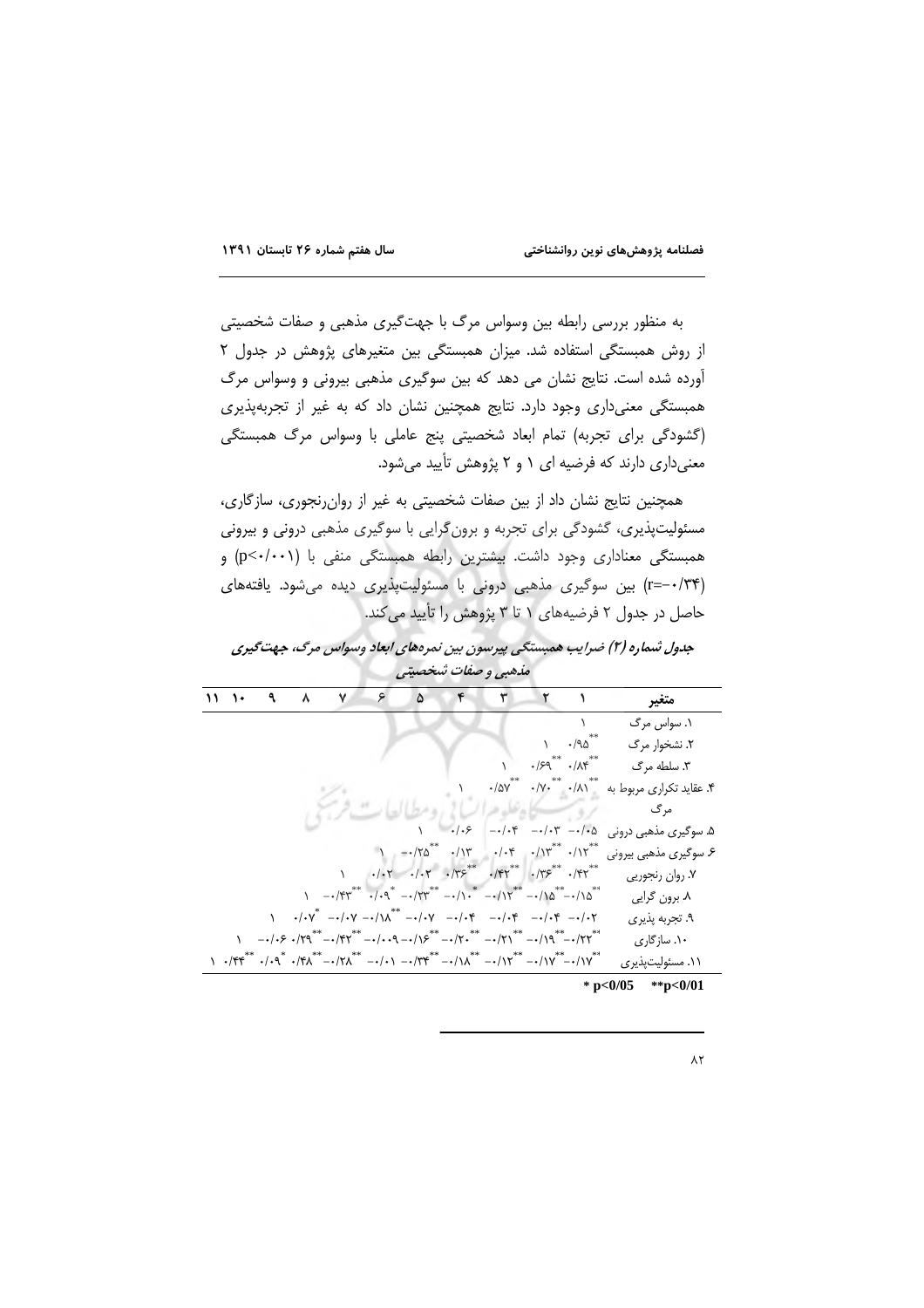به منظور تعیین سهم جهتگیری مذهبی و صفات شخصیتی در پیش بینی وسواس مرگ در جهت پاسخگویی به سوال ۴ از روش تحلیل رگرسیون گام به گام استفاده شد. خلاصه نتایج تحلیل رگرسیون گام به گام در جدول ۳ ارایه شده است. در گام اول متغیر روان رنجوریی وارد مدل رگرسیون شد. نتیجه تحلیل رگرسیون نشان داد که اثر متغیر  $df = \sqrt{P}$ دوان رنجوریی بر وسواس مرگ مثبت و معنادار است (۴۲/۰=R)،  $p<\cdots$ ۹/۰ (=f) و &F=۱۰۵). بنابراین روانرنجوریی از ابعاد صفت شخصیتی پنج عاملی میتواند وسواس مرگ را پیش بینی کند و این متغیر ۱۸ درصد (۱۸/۰=R<sup>2</sup>) از واریانس وسواس مرگ را تبيين مي كند.

در گام دوم متغیر جهتگیری مذهبی بیرونی وارد مدل رگرسیون شد و نتیجه تحلیل واریانس رگرسیون چندگانه نشان داد که اثر متغیر جهتگیری مذهبی بیرونی بر وسواس  $\text{d}F = \text{d}F/\text{d}$ م (F=۵۶/۵۸ و Af=۲ ،p<-/۰۰۰ R=۰/۴۳). بنابراین جهت گیری مذهبی بیرونی مےتواند وسواس مرگ را پیش بینی کنـد و این مـتغیر ١٩ درصـد از واریانس وسواس مرگ را تبیین کند. (R $^2$ =۰/۱۹

| جدول (۳) خلاصه مدل رگرسیون گام به گام برای پیش بینی وسواس مرگ از طریق جهت- |                          |  |
|----------------------------------------------------------------------------|--------------------------|--|
|                                                                            | گیری ملهبی و صفات شخصیتی |  |

| شاخص                       |              |               |                       |                |                                                      |  |  |
|----------------------------|--------------|---------------|-----------------------|----------------|------------------------------------------------------|--|--|
| P                          | $t =$        | В             | <b>SEB</b>            | в              |                                                      |  |  |
|                            |              |               |                       |                | گام اول                                              |  |  |
| $\cdot/\cdot\cdot$         | $1 - XYV$    | $\cdot$ /۴۲۴  | $\cdot/\cdot\Delta V$ | $-10\lambda$   | $(R^2=*/\lambda)$ روان رنجوریی (R <sup>2</sup> =٠/١٨ |  |  |
|                            |              |               |                       |                | گام دوم                                              |  |  |
| $\cdot/\cdot$ ) $\Upsilon$ | $Y/\Delta Y$ | $\cdot/\cdot$ | $\cdot/\cdot \lambda$ | $\cdot/\tau$ . | روانرنجوریی و جهتگیری مذهبی                          |  |  |
|                            |              |               |                       |                | $(R^2=*/19)$ بیرونی                                  |  |  |

جهت پاسخگويي به سوال پژوهشي پنج در خصوص تفاوت وسواس مرگ در بين زنان و مردان از آزمون t مستقل استفاده شد که نتایج این مقایسه در جدول ۴ آمده است.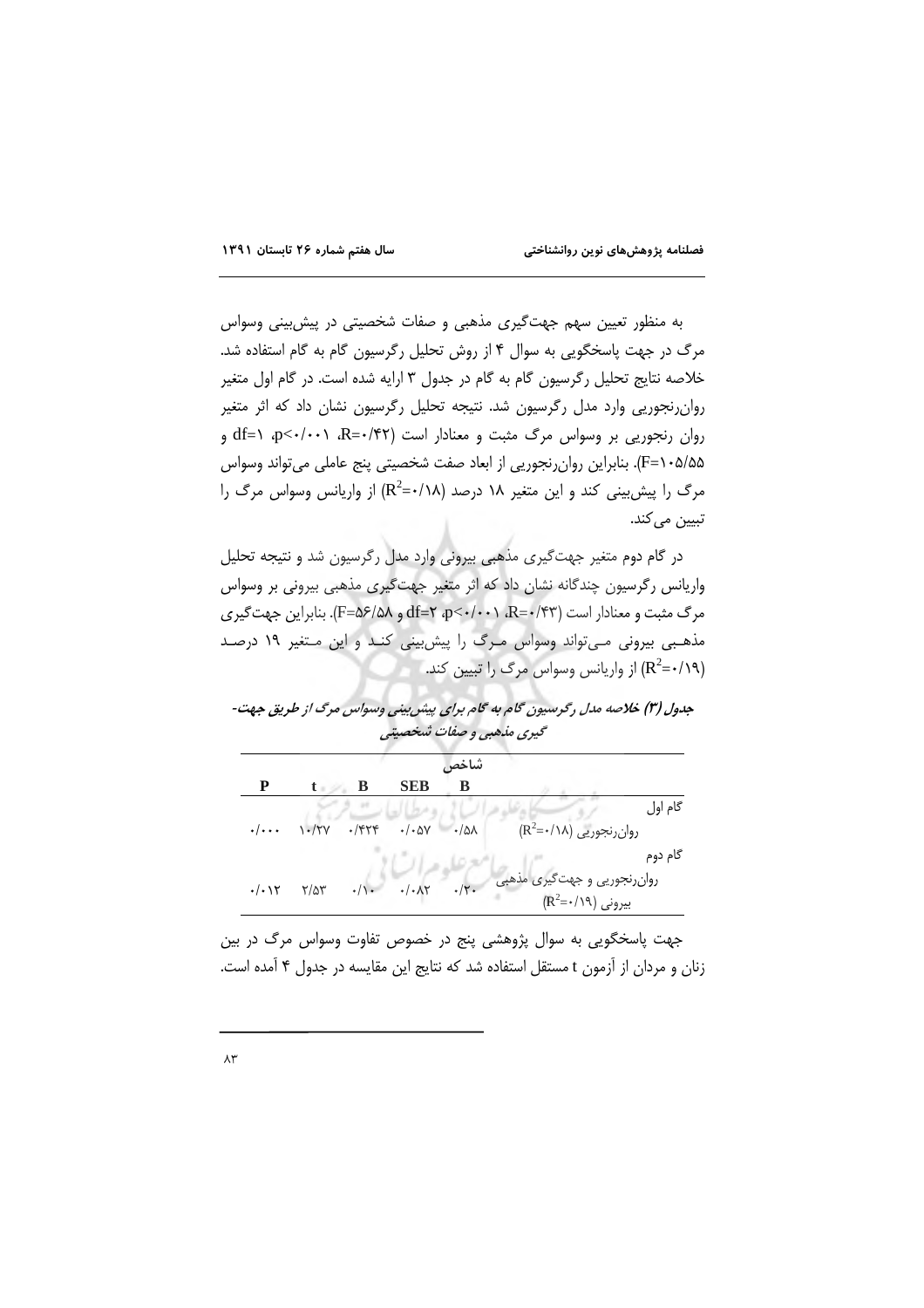همان طور که نتایج نشان میدهند در وسواس مرگ و ابعاد آن بین دو گروه تفاوتهای معنی داری در سطح p<٠/٠٠١ وجود دارد.

چنانکه نتایج در جدول ۴ نشان میدهد با مقایسه میانگینها میتوان گفت که درکل وسواس مرگ با (M=۳۳/۷۳) در بین زنان بیشتر از مردان است و این تفاوت نیز معنادار است (p<٠/٠٠١)، df=۴۸۲ و af=۴۸۲). در ابعاد وسواس مرگ در نشخوار مرگ میانگین نمرات زنان با (M=۱۶/۶۹) بیشتر از میانگین نمرات مردان با (M=۱۳/۹۴) است و با (p<-/·· \, t= ۴/۶۳) این تفاوت معنی دار می باشد. در بعد سلطه مرگ نیز میانگین زنان با (۱۱/۰۴=M) بیشتر از میانگین مردان با (M=۹/۳۰) است و با (t=۵/۲۹ و p<-/-٠١ df=۴۸٢) این تفاوت معنی دار است. در بعد عقاید تکراری مربوط به مرگ میانگین دختران با (M=۵/۹۹) ازمیانگین پسران با (M=۴/۹۲) بیشتر است و با (۴/۴۶=t و df=۴۸۲ در سطح (۰۰/۰۰۰) این تفاوت معنیدار میباشد.

جدول شماره (۴) شاخص آماری و نتایج آزمون t مستقل برای مقایسه نمرات دو گروه از دانشجویان دختر و پسر در متغیرهای وسواس مرگ

| سطح<br>معنی داری        | t                                                   | df  | انحراف<br>استاندار د        | تفاوت<br>ميانگين                   | ميانگين               | تعداد      | گروه | ىعد          |
|-------------------------|-----------------------------------------------------|-----|-----------------------------|------------------------------------|-----------------------|------------|------|--------------|
| $\cdot/\cdot\cdot$      | $-\Delta/\Upsilon\Lambda$ $\Upsilon\Lambda\Upsilon$ |     | 11/VV                       | $-\mathbf{r}/\mathbf{a}\mathbf{r}$ | $\tau\tau/\gamma\tau$ | ۲۴۶        | دختر | وسواس مرگ    |
|                         |                                                     |     | $\lambda \cdot / \lambda$ ۴ |                                    | <b>TA/1Y</b>          | ۲۳۸        | پسر  |              |
| $\cdot/\cdot\cdot\cdot$ | $-\mathbf{f}/\mathbf{F}$                            | YAY | 5/10                        | $-Y/V\Delta$                       | 18/89                 | 446        | دختر | نشخوار مرگ   |
|                         |                                                     |     | 5/15                        |                                    | 17/95                 | <b>٢٣٨</b> | يسر  |              |
| $\cdot/\cdot\cdot\cdot$ | $-\Delta/Y$ 9 $YAY$                                 |     | $\frac{1}{2}$               | $-\frac{1}{Y}$                     | 11.6                  | ۲۴۶        | دختر | سلطه مرگ     |
|                         |                                                     |     | $\frac{r}{r}$               |                                    | 9/r.                  | <b>TTA</b> | پسر  |              |
| $\cdot/\cdot\cdot$      | $-\mathbf{f}/\mathbf{f}$ $\mathbf{f}$ $\mathbf{f}$  |     | Y/YY                        | $-\frac{1}{x}$                     | Q/q                   | 446        | دختر | عقاید تکراری |
|                         |                                                     |     | $\frac{1}{2}$               |                                    | f/97                  | ۲۳۸        | پسر  | مربوط به مرگ |

# بحث و نتيجه گيري

هدف از پژوهش حاضر بررسی رابطه سوگیری مذهبی درونی و بیرونـی و صفات شخصیتی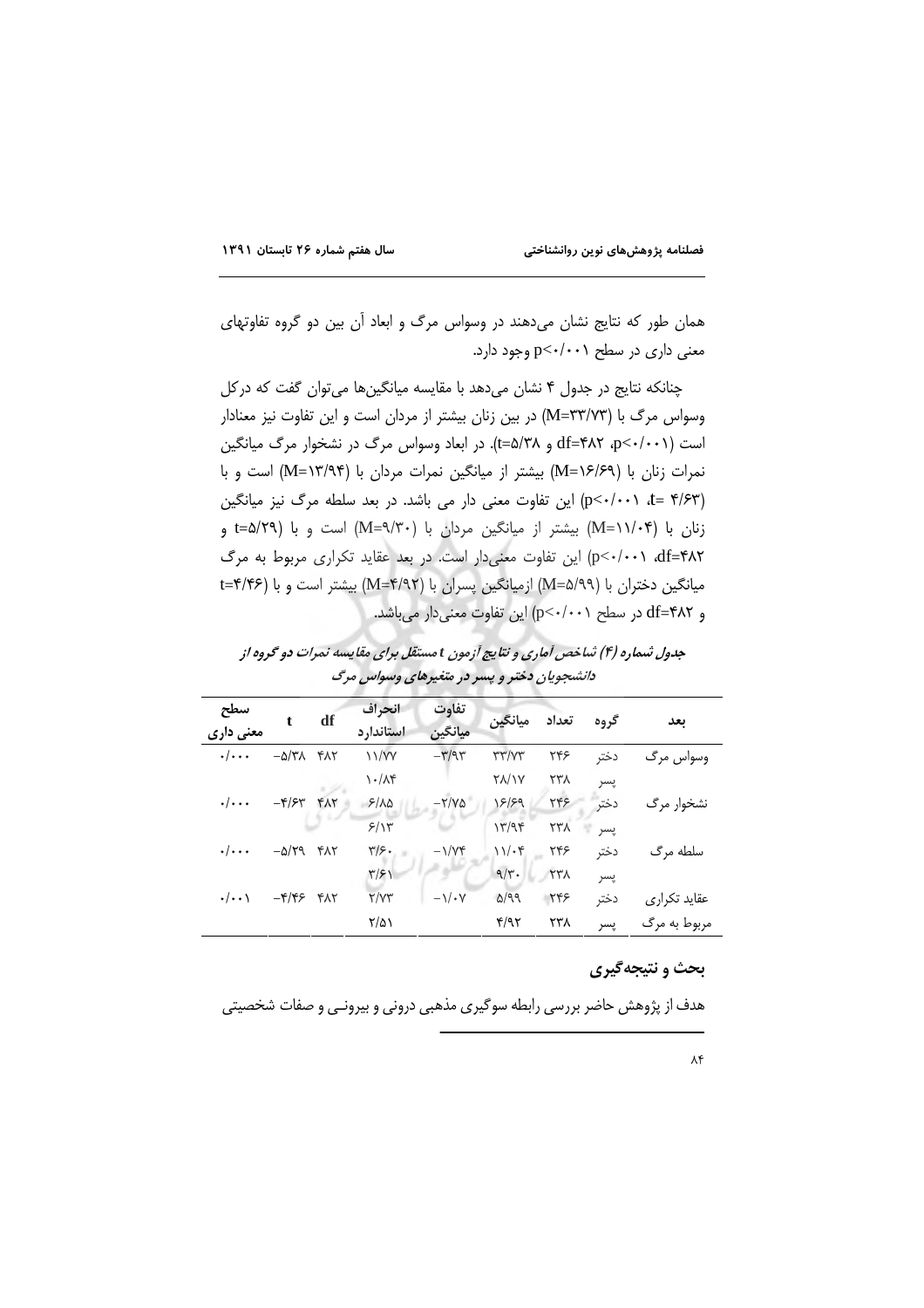شخصیتی با وسواس مرگ بود. یافتههای پژوهش حاضر نشان میدهد که وسواس مرگ با سوگیری مذهبی بیرونی بیشتر از سوگیری مذهبی درونی رابطه دارد. این یافته با پژوهش های قبلی مالتبی و دی (۲۰۰۰)، عبدالخالق (۲۰۰۲)، عبدالخالق و لستر (۲۰۰۳)، عبدالخالق و الثابوه (۲۰۰۶)، محمدزاده و نجفي (۱۳۸۹)، فالكنهاين و هندل (۲۰۰۳) وینک واسکات<sup>۲</sup> (۲۰۰۵) همسو است. آنها هرکدام به نوعی از یافتههای خود به این نتیجه رسیده بودند که باورهای مذهبی درونی در مقابل باورهای مذهبی بیرونی با سلامت روان و ترس کمتر از مرگ رابطه دارد. اغلب پژوهش ها در این خصوص نشان می دهد هرچه نمره افراد به طرف جهت گیری مذهبی درونی تمایل بیشتری می یابد اضطراب مرگ و اشتغال خاطر با مرگ و مردن در آنها کاهش می یابد.

ارتباط وسواس مرگ با سوگیری مذهبی بیرونی میتواند نشاندهنده رشد نایافتگی مذهبی افراد با اشتغالات ذهنی مرضی با مرگ باشد. به اعتقاد آلیورت افرادی که فعالیت دینی شان بیرونی است دین را به عنوان ابزاری برای اهداف شخصی و اجتماعی مورد استفاده قرار میدهند. در واقع می توان اضطراب مرگ و نگرانی در خصوص مرگ و مردن را با باورهای متناقض و دوسوگرایانه مربوط به مرگ و زندگی پس از مرگ و نبود یک فلسفه شخصی از مرگ را با جهتگیری دینی بیرونی افراد مربوط دانست. پژوهش نشان می دهد کسانی که سوگیری دینی متوسطی دارند از افراد دیندار یا کسانی که جهت گیری دینی مذهبی پاینی دارند از مرگ بیشتر میترسند. از منظر دینی افراد نه چندان مشتاق یا بی ثبات در ارتباط با تعهدات دینی، شک و تردیدهای زیادی در خصوص زندگی پس از مرگ، تنبیه یا پاداش پس از مرگ و بدون امیدواری برای رستگاری دارند و این احتمالاً باعث مےشود آنها از مـرگ پیشتر بترسند. از منظر روانشناختی عدم شـکل گیری یـک فلسفه خوب در خصوص مرگ موجب یک حس آسیبیذیری خود میشود آن نیز یک شاخص برای اضطراب مزمن میتواند باشد. از منظر جامعهشناختی افراد با جهت گیری مذهبی بیرونی به علت عدم وابستگی و ارتباط با موسسههای اجتماعی

<sup>1-</sup> Falkenhain and Handal 2- Wink and Scott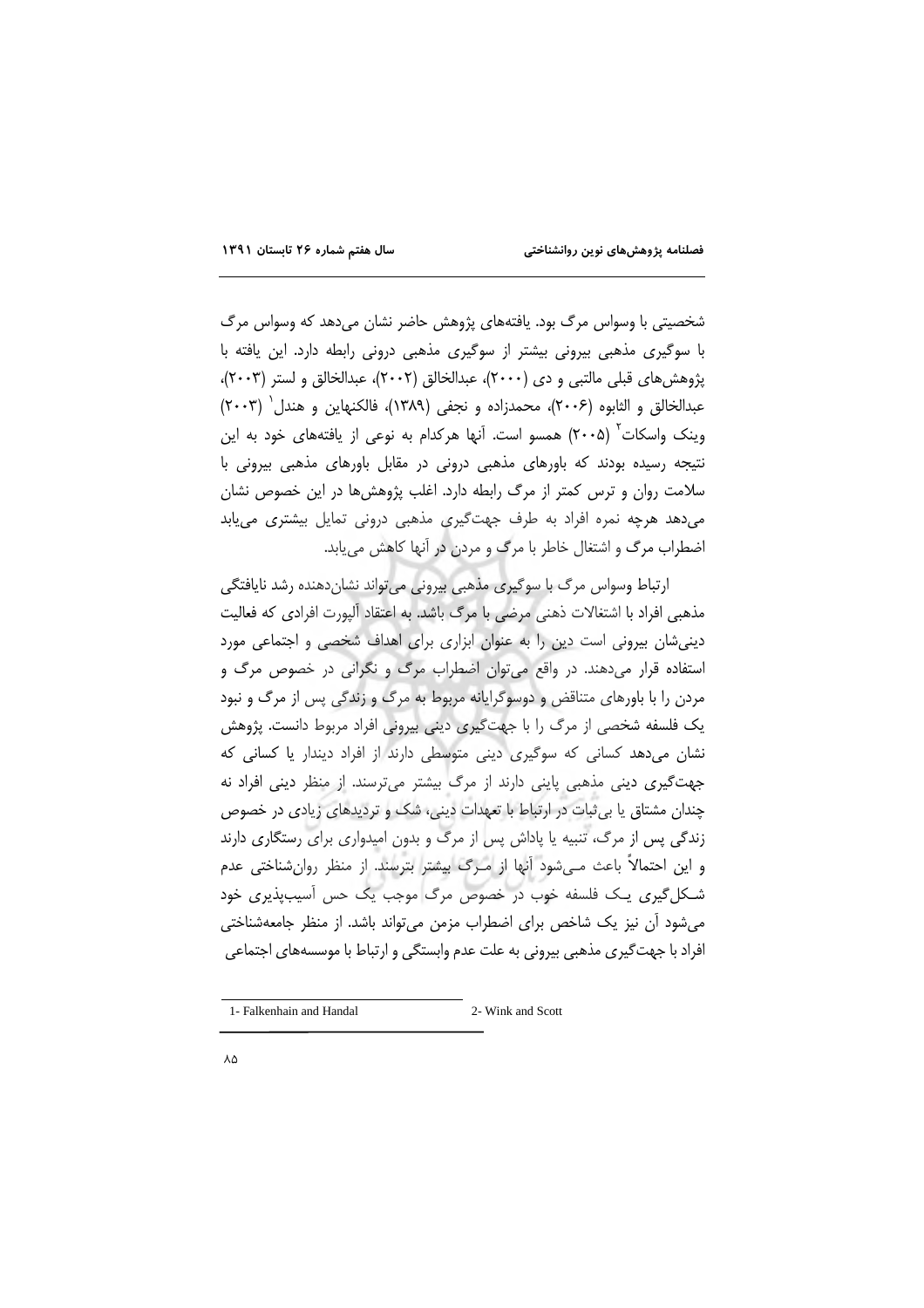احتمال بیشتری دارد که دچار هنجار گسیختگی (بی ثباتی اجتماعی) شوند و این أنها را بیشتر مستعد حالات روان نجورانه می کند (وینک، اسکات، ۲۰۰۵). هندل و فالکین هان (۲۰۰۳) بر این باورند عامل اساسی نگرانی در افراد با جهتگیری مذهبی بیرونی در خصوص پدیدههایی مثل مرگ؛ باور به زندگی پس از مرگ است.

مک]ینتاش`، سیلور ورتمن``(۱۹۹۳، به نقل از حیدری و همکاران، ۱۳۸۸) بیان می کنند که افراد مذهبی دارای روانبنههای مذهبی هستند که میتواند به آنها در پردازش شناختی مرگ کمک کند. چنین می توان استنباط کرد که این روان بنهها ارزیابی افراد را از فلسفه زندگی و مرگ تحت تاثیر قرار میدهد و حتی میتواند اضطرابهای ناشی از اندیشیدن به مرگ را مهار نماید. افراد مذهبی دارای جهت گیری درونی دارای روانبنههایی میباشند که نحوه ارزیابی آنها از رویدادهای تنیدگیزا را تحت تاثیر قرار میدهد به قدری که این افراد رویدادها را کمتر تنش;ا تلقی کرده و در نتیجه نگرانی و اشتغال خاطر کمتری با مرگ دارند.

از سوی دیگر در برخی از مطالعات نگرانی و ترس از مرگ با بهزیستی وجودی ّ و معنوی ٔ رابطه نشان می دهد. رویکرد وجودگرایی، در ساختاری پویشی شبیه روان تحلیل گری، خاستگاه اضطراب را مسائل هستی شناختی، نیازهای پاسداشت وجود خود و نگرانیهای نهایی تشکیلدهنده روان پویههای وجودی، چون مرگ، تنهایی و بی معنایی میداند که اضطراب را فرا می خواند. از نظر هردو نـظام، روان تحلـیل گری و وجودی اضطراب باعث شکل گیری آسیبهای روانی میشود در این دیدگاه اضطراب و یا نگرانی از مرگ شاید به خاطر آگاهی وجودی از نیستی باشد (نورعلیزاده میانچی و جان بزرگی، ۱۳۸۹).

یکی دیگر از یافتههای این پژوهش ارتباط بین رنجورخویی از ابعاد شخصیتی پنج عاملي با وسواس مرگ بود. كه با يافتههاي مالتبي و دي (٢٠٠٠) نتايج اين پژوهش همسو میباشد. آنها نیز یک همبستگی مثبت مـعناداری بین بعد روان٫رنـجوریی آیزنک با

| 1- Macintagh              | 2- Selver and Vertman  |
|---------------------------|------------------------|
| 3- existential well-being | 4- spirtual well-being |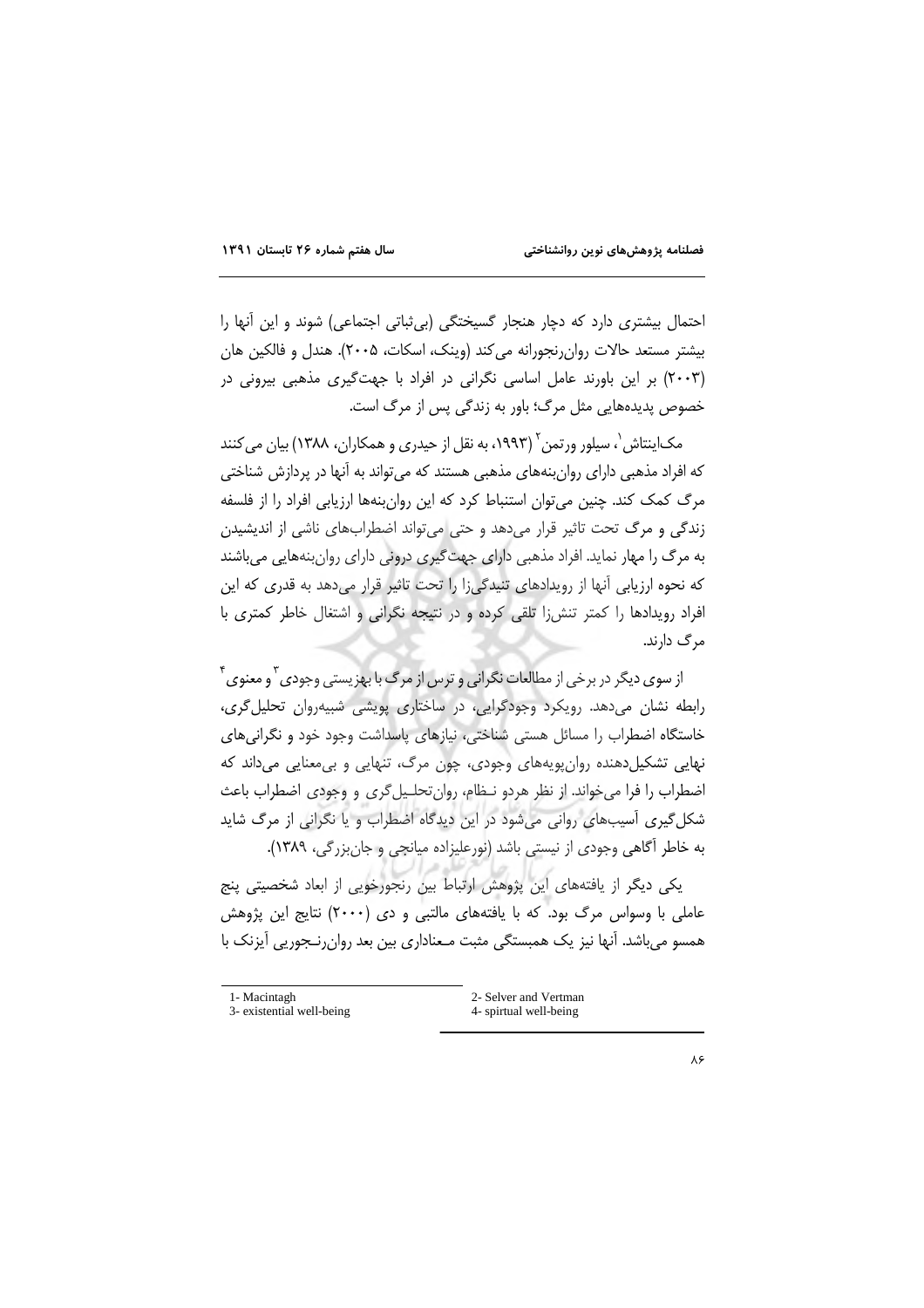وسواس مرگ را گزارش كردهاند. از جمله ابعاد گسترده شخصيت، ثبات و پايدارى هیجانی در برابر ناپایداری هیجانی میباشد. داشتن احساسات و هیجانات منفی همچون ترس، غم، بهرانگیختگی، خشم، احساس گناه، اساس ناپایداری هیجانی را تشکیل می دهد. فردی که از لحاظ هیجانی ناپایدارتر باشد احتمال بیشتری دارد که دارای باورهای غیر منطقی بوده و قدرت کمتری در کنترل تکانهها داشته باشد و درجه انطباق ضعیفتری با دیگران و محیط از خود نشان دهد. از سوی دیگر یافتههای این پژوهش نشان داد که بین ابعاد شخصیتی پنج عاملی به غیر از روان رنجورخویی سایر ابعاد شخصیتی، توافق و سازگاری، با وجدان بودن و مسئولیت پذیری، برون گرایی و تجربه پذیری با سوگیری مذهبی درونی و بیرونی همبستگی معنیداری دارد که بیشترین رابطه بین با وجدان بودن و مسئولیتپذیری با سوگیری مذهبی درونی بود که با یافتههای فرانسیس (۱۹۹۲)، ایگن و همکاران <sup>(</sup> ۲۰۰۴)، فرانسیس و پیرسون (۲۰۰۱)، هنینگز گارد و اَرنئو (۲۰۰۸) ساراوقلو (۲۰۰۳)، عباس و جانِبزرگی (۱۳۸۹) نتایج این پژوهش همسو مىباشد.

در تبیین این یافته می توان چنین بحث کرد، افرادی که در شاخص روان رنجورخویی نمره بالایی دارند از نظر عاطفی افراد بی ثباتی به شمار می روند؛ این افراد معمولاً ناآرام، دارای خلقی بی ثبات بوده و به آسانی نمی توانند با موقعیتهای سخت روبرو شوند. لذا احتمال وسواس مرگ و نگرانی در خصوص این موضوع در آنها ممکن است بیشتر باشد. از سوی دیگر چون جهت گیری مذهبی بیرونی در این افراد مسلط است و چندان مشتاق به تعهدات دین نیستند دین به عنوان یک سپر در قبال آنومی (بی ثباتی) شخصی کارایی ندارد لذا شک و تردید در خصوص زندگی پس از مرگ و نگرانی در خصوص مرگ ممکن است در این افراد بیشتر رخ دهد.

یکی دیگر از یافتههای این پژوهش تفاوت بین دانشجویان دختر و پسر در وسواس مرگ بود. یافـتهها نشان داد که وسواس مـرگ بین دختران بیشتر از پسران است. نـتایج

<sup>1-</sup> Egan and et al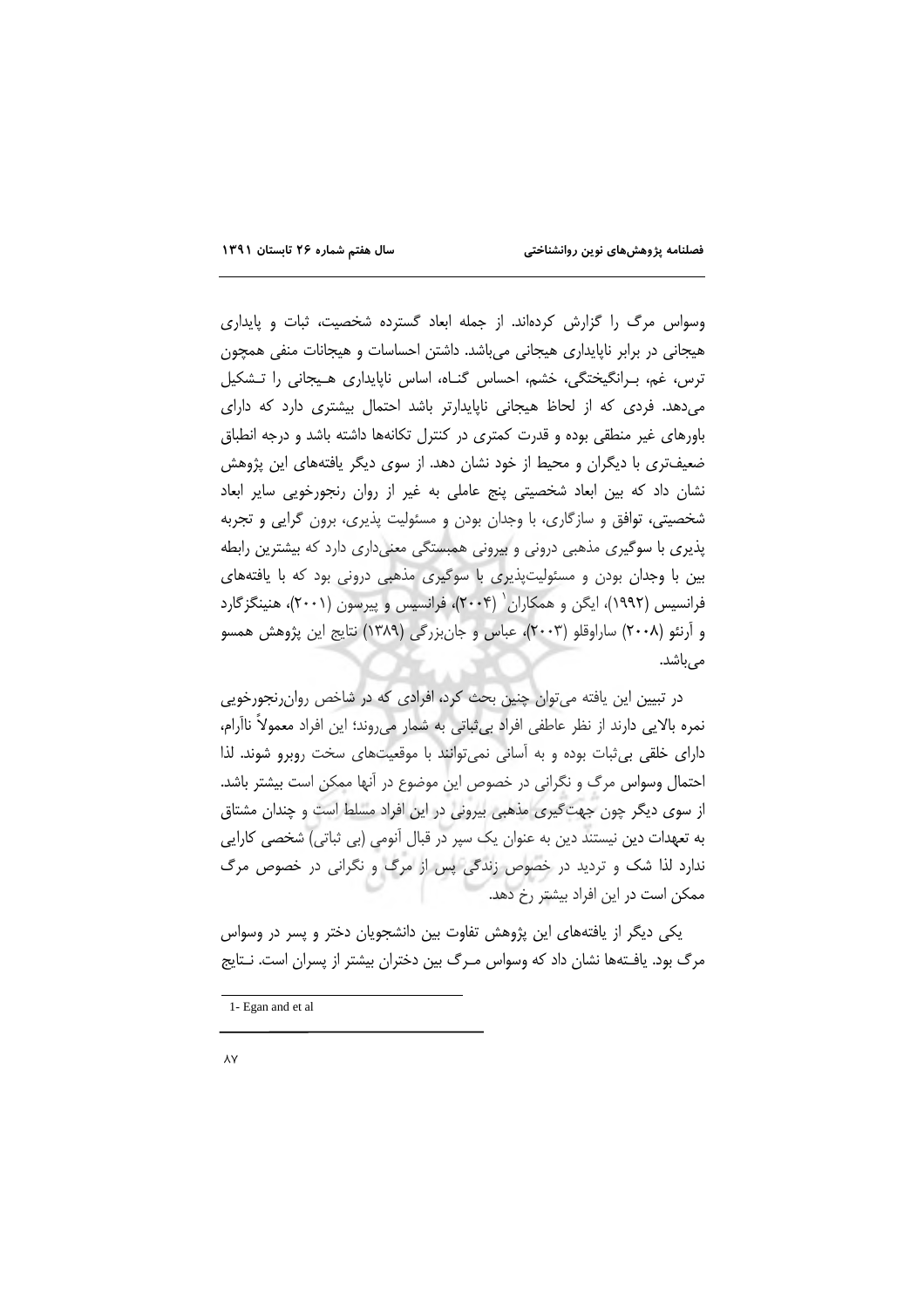این یافتهها با یافتههای محمدزاده و نجفی (۱۳۸۹)، عبدالخالق (۲۰۰۶)، عبدالخالق و لستر (۲۰۰۳)، عبدالخالق (۲۰۰۷)، حیدری و همکاران (۱۳۸۸)، فیروزی (۱۳۸۵) همسو مے ،باشد.

در تبيين يافته فوق، بالا بودن وسواس مرگ در گروه مونث را مي توان با اضطراب مرگ و بعضی از ترس ها که ممکن است در بین زنان بیشتر از مردان باشد مورد بحث قرار داد. به نظر می،رسد ترس از تنهایی، ترس از دست دادن خانواده، ترس از درد، توجه بیشتر به مسائل جسمانی در بین زنان بیشتر از مردان است و چون از لحاظ عاطفی نسبت به مردها نااستوارتر و تحریکِپذیرتر هستند ممکن است با درجه بیشتری از مردها به مسائل اضطراب برانگیز مثل مرگ واکنش نشان دهند. از سوی دیگر سوالات خود پرسشنامه وسواس مرگ می تواند به عنوان محرکات هیجانی عمل کند. مردان به علت خصوصیات جنسی مـردانه مـمکن است در مـقایسه با زنـان در بیـان احساسات، اضطرابها و ترس هایشان واقعی تر عمل نکنند و در پاسخ به سوالات محرک مربوط به مرگ بازداری نشان دهند اما زنان در بیان احساسات، اضطرابها و ترسهایشان به نظر می رسد واقعی تر عمل بکنند و این باعث می شود نمرات وسواس مرگ آنان بیشتر از مردان باشد. از سوی دیگر براساس نظریهٔ شبکه تداعی یاحتمال اینکه کلمات محرک مرگ در مواد پرسشنامه مرگ به عنوان یک گرهواره باعث فعال شدن شبکههای معنایی بیشتری در ذهن زنان شود بیشتر از مردان است. به نظر می رسد تسلط نیمکره راست و نیمکره هیجانی مغز در زنان این فعال شدن گرهوارههای معنایی را بیشتر توجیه کند. این تفاوت را میتوان در حوزه خلق و پردازش شناختی اطلاعات هیجانی و تفاوت آن در دو جنس زن و مرد نیز توجیه کرد. یافتههای قبلی بالا بودن خلق افسردگی را در بین زنان بیشتر از مردان نشان داده است.

در جمع بندی نهایی از تحلیل ها می توان گفت مذهب می تواند چارچوبی را برای نظام روانشناختی فرد فراهم کند که او را از طریق تقویت نیروی خویشتنداری به حالتی پایـدار

<sup>1-</sup> association network theory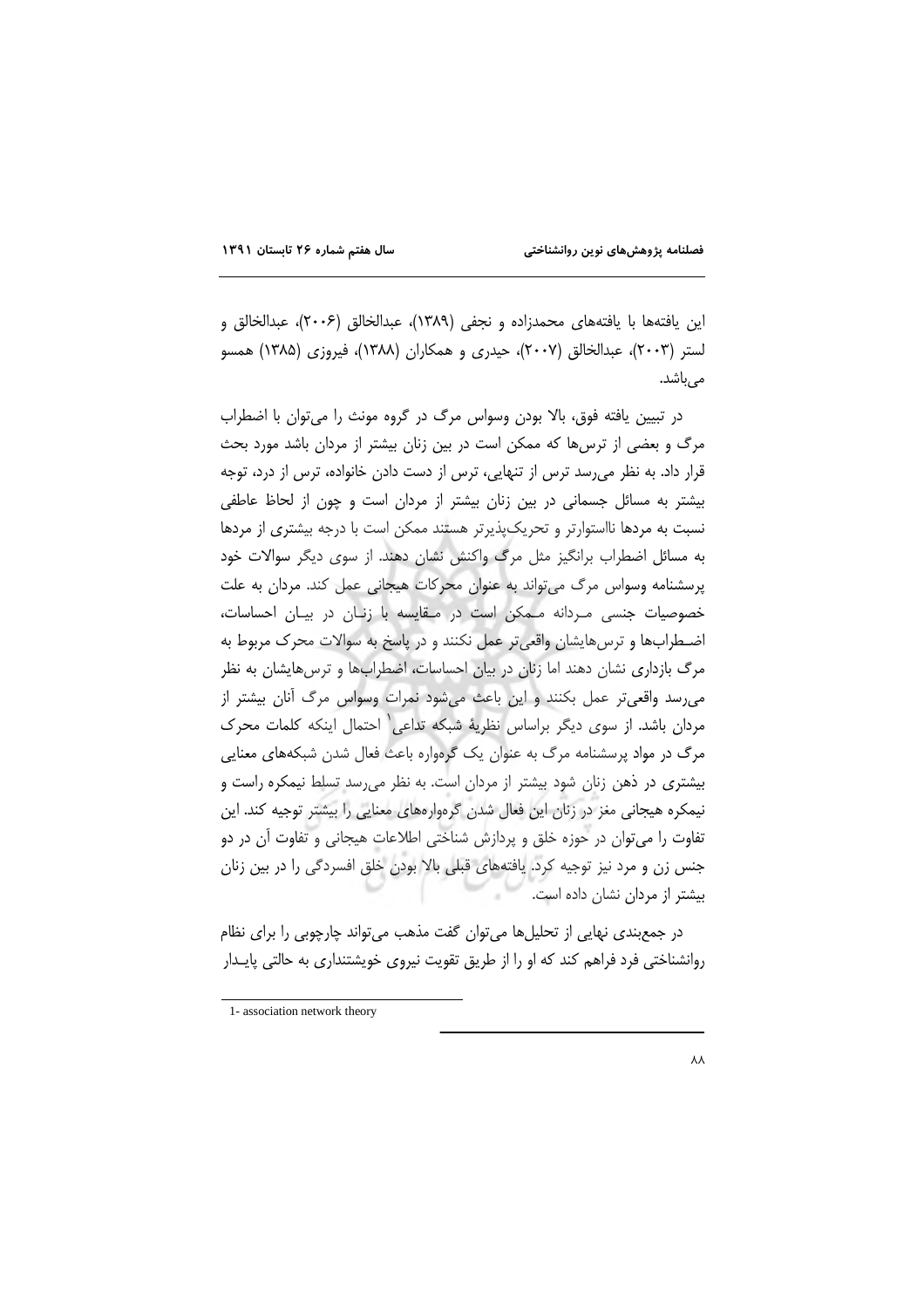در عواطف و هیجاناتش سوق دهد. همچنین چنانچه باورها و اعتقادات و مناسک مذهبی به شکل دورنی در ساختار روانی افراد قرار گیرد، می تواند دست کم وحدت یافتگی فرد را تضمین کند و سلامت روانی وی را فراهم نماید. البته باید تأکید شود که لازم است در این زمینه پژوهش های زیادی در کشور و فرهنگ و مذهب ایرانی برگیرد تا به نتایج بیشتر و دقیق تری دست پاییم. نحوهٔ ارزیابی فرد از عامل تهدیدکننده، مهار هیجانی خود در برخورد با موقعیت از راه معناجویی، و تأثیر بر پیامدهای عوامل تنیدگی;ا، از راه تفسیر ویژهای است که دین در اختیار فرد میگذارد. این راهی برای پایان دادن به دلهره و اضطراب یا آشوب درونی است. تفسیر ویژهای که فـرهنگ و دین در اختیار فـرد قرار می دهد پردازش شناختی اطلاعات هیجانی او را تحت تأثیر قرار می دهد. شخصیت در وسواس مرگ در واقع از طریق جهتگیری مذهبی (درونی و بیرونی) میانجیگری می شود. صفات شخصیتی (برون گرایی، مسئولیت پذیری، گشودگی به تجربه، سازگاری و روانرنجورخویی) روی جهت گیری مذهبی و آن نیز پردازش هیجانی ادراک، توجه، تعبیر و تفسیر، یادآوری و بازشناسی در خصوص مفهوم مرگ را ممکن است تحت تأثیر قرار دهد.

جامعه آماری پژوهش و نوع پژوهش، محدودیتهایی را در زمینه تعمیم یافتهها، تفسیرها، و اسنادهای علت شناختی متغیرهای مورد بررسی پیش میآورد که باید در نظر گرفته شوند. نمونهٔ مورد بررسی در این پژوهش یک نمونه دانشجویی بود و در تعمیم یافتهها بر سایر جمعیتها باید احتیاط شود. برای بررسی دقیقتر رابطه بین سوگیری مذهبی و صفات شخصیتی با وسواس مرگ پیشنهاد می شود در نمونههای بالینی شامل نمونههای مبتلا به اختلال وسواس فکری علل مورد بررسی قرار گیرد. همچنین پیشنهاد می شود در نمونههای سنی مختلف در دورههای نوجوانی، جوانی، میانسالی و سالمندی نیز نگرش های مربوط به مرگ و به تبع آن وسواس مرگ مورد بررسی قرار گیرد.

| 179.1179                        | تاريخ دريافت نسخه اوليه مقاله: |
|---------------------------------|--------------------------------|
| $\frac{1}{9}$                   | تاریخ دریافت نسخه نهایی مقاله: |
| $\gamma$ ۲۹ $\gamma$ . $\gamma$ | تاريخ پذيرش مقاله:             |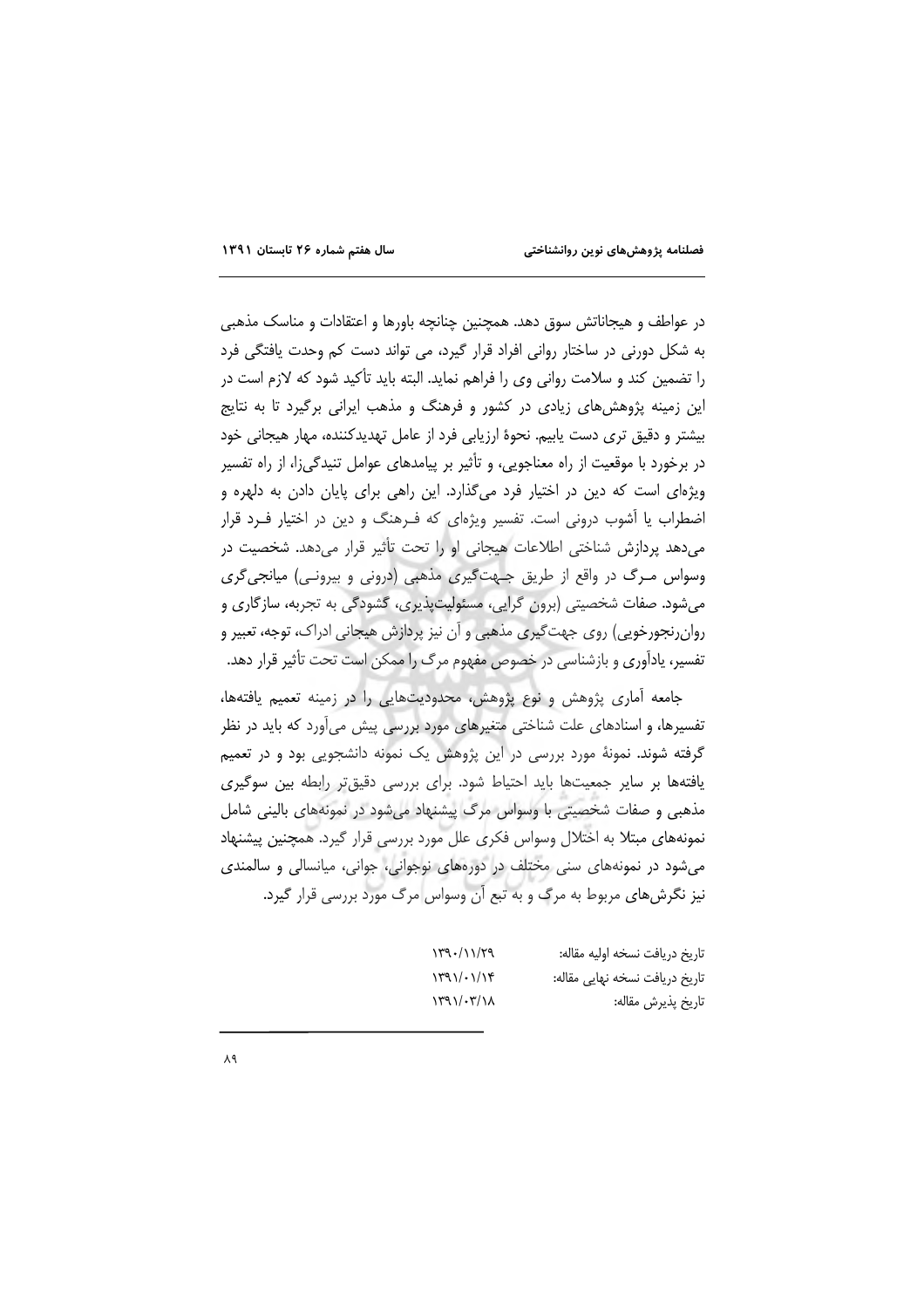#### **References**

- بشارت، محمدعلی؛ زرپور، صدیقی؛ بهرامی احسان، هادی؛ رستمی، رضا؛ میردامادی، محمد جواد (۱۳۸۹). مقایسه ویژگیهای شخصیتی افراد مبتلا به نشانگان روده تحریک پذیر (IBS) و افراد غیر مبتلا، فصلنامه روانشناسی بالینی، ۵، ۱۶–۹.
- جان بزرگی، مسعود (۱۳۷۸). برر*سی اثربخشی روان درمانگری کوتاهمدت با و بدون جهت گیری مذهبی بر مهار اضطراب و تنیدگی،* پایاننامه دکتری، تهران، دانشگاه تربیت مدرس.

چلبيانلو، غلامرضا؛ گروسىفرشى، ميرتقى (١٣٨٩). *رابطه آزمون شخصيت پنج عاملى NEO-PI-R با* آزمون SCL\_90-R نگاهی به قابلیت آزمون نئو در ارزیابی سلامت روانی، مجله علوم رفتاری، ۴  $(1)$ ,  $\Delta \Lambda - \Delta \Lambda$ 

حيدري، اسفنديار؛ خليلي شرفه، فاطمه؛ خداپناهي، محمدكريم (١٣٨٨). *رابطة مذهب با اضطراب مرگ و* هیجان خواهی، مجله روانشناسی، ۱۳ (۳)، ۳۲۱-۳۲۵.

حمید، نجمه (۱۳۸۸). بررسی رابطه نگرش ملهبی با سلامت روانی و عملکرد سیستم ایـمنی بدن (سلول های T کمکی، سلول های T مهاری/ انهدامی و سلول های ضدسرطانی NK، فصلنامه مطالعات روانشناختي، ۵ (۲)، ۸۸-۷۳.

- رفیعیهنر، حمید؛ جانبزرگی، مسعود (۱۳۸۹). *رابطه جهت گیری مذهبی و خودمهارگری، فصلنامه* روانشناسی و دین، ۳ (۱)، ۴۲–۳۱.
- سلیمانی، فریده (۱۳۸۷). *ترس از مرگ با تکیه بر دیدگاه ابن سینا و ملاصدرا*، حکمت سینوی (مشکوه ي.<br>ا<sub>لنود)</sub>، ١٢، ٧٥-١<u>٠١</u> مشكل عليه عبرات إن<sub>ي ق</sub>ومطياله
- ۔<br>عباسی، مهدی؛ جانبزرگی، مسعود (۱۳۸۹). رابطه ابعاد جهتگیری مذهبی با پایداری هیجانی، روانشناسی و دین، ۳ (۳)، ۵–۵. امع عليده الت
- علیانسب، سیدحسین (۱۳۸۹). بررسی رابطه دینداری و اضطراب مرگ در بین دانشجویان و طلاب شهر قم، روانشناسی دین، ۳ (۱)، ۶۸–۵۵.

گروسیفرش، میرتقی (۱۳۸۰). رویکردهای نوین در ارزیابی شخصیت، تبریز، جامعهپژوه.

معتمدی، غلامحسین (۱۳۷۲) انسان و مرگ؛ درآمدی بر مرگشناسی، تهران، نشر مرکز.

### منابع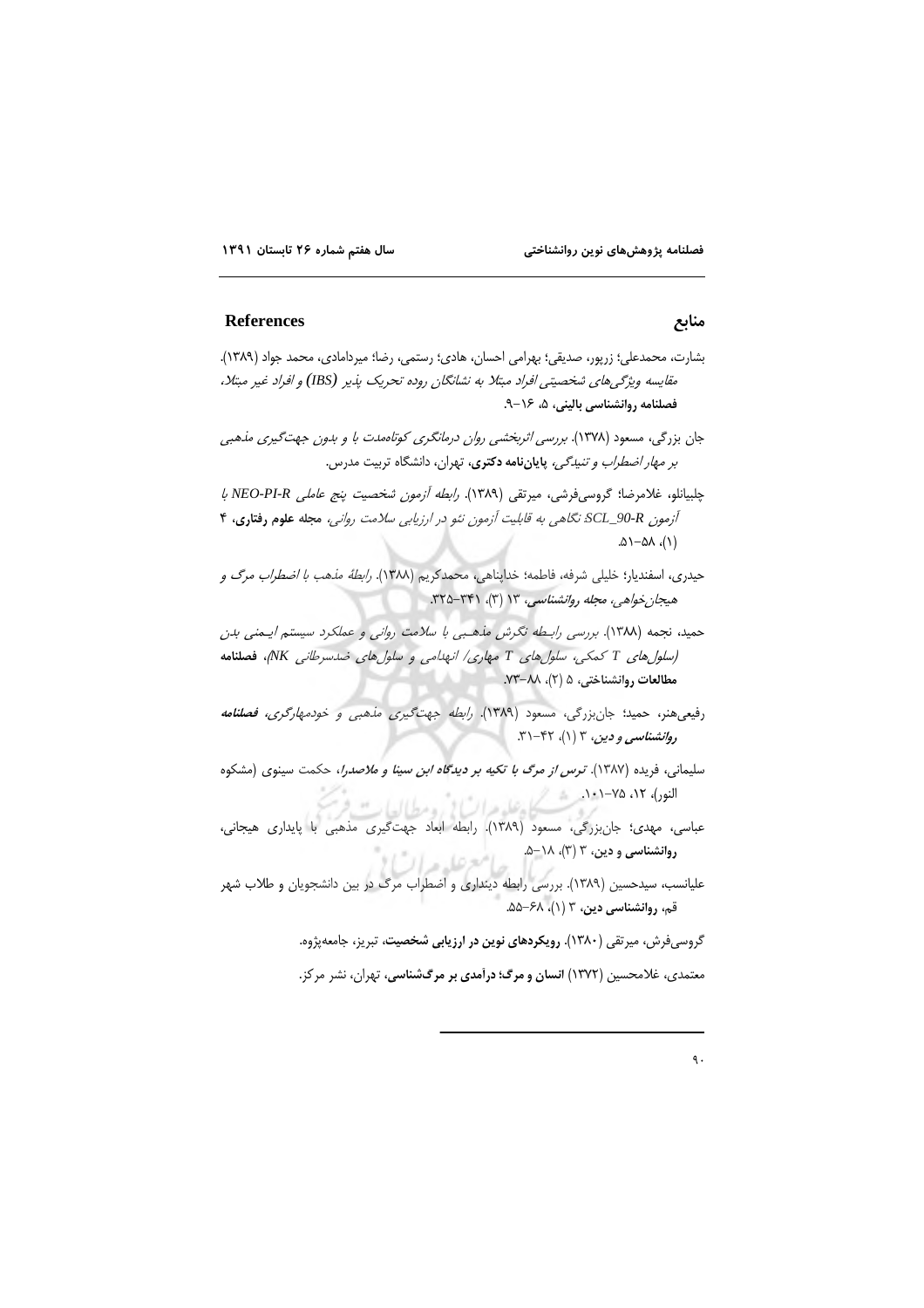- محمدزاده، علي؛ نجفي، محمود (١٣٨٩). پيش بيني وسواس مرگ بر اساس سوگيريهاي مذهبي: بررسي نقش جنسیت، فصلنامه روانشناسی بالینی، ۲ (۳)، ۷۲-۶۵
- محمدخانی، شهرام؛ فرجاد، مریم (۱۳۸۸). رابطه باروهای فراشناختی و راهبردهای کنترل فکر با علائم وسواس در جمعیت غیربالینی، فصلنامه روانشناسی بالینی، ۳، ۵۱-۳۵.
- محمدزاده، علي؛ اضغرزاده فريد، اسعد؛ عاشوري، احمد (١٣٨٨). بررسي ساختار عاملي، روايي و اعتبار مقیاس مرگ، **فصلنامه تازههای علوم شناخت**ی، ۴۱، ۷–۱.

نريماني، محمد؛ احدى، بتول (١٣٨٩). <mark>آزمون شخصيت،</mark> اردييل، محقق ارديبلي.

- نورعلیزاده میانجی، مسعود؛ جانبزرگی، مسعود (۱۳۸۹). رابطه اضطراب وجودی و اضطراب مرضی و مقایسه آنها در سه گروه افراد بزهکار، عادی و مذهبی، روانشناسی و دین، ۱۳(۲)، ۴۴–۲۹.
- Abdel-Khalek, A.M. (1998). The Structure and Measurement of Death Obsession", Personality, Indiv. Diff, 24, 159-165.
- Addel-Khalek, A.M. (1998b). "The Development and Validation of the Arabic Obsessive Compulsive Scale", European Journal of Psychological Assessment, 14, 146-158.
- Addel- khalek, A.M. (2002). Death Obsession in Egyptian Samples: Differences amang People with Anxiety Eisorders, Schizophrenia, Addictions, and Normal's, Death study, 26, 405-416.
- Adel-Khalek, A.M. Al- Arja, N.S., Abdella, T. (2006). Death Obsession in Palestinians, Death Studies, 30, 203-215.
- Al- Sabwah, M.N., Abdel-khalek, A.M. (2006). Religiosity and Death Distress in Arabic College Students, *Death Studies*, 30,365-375.
- Abdel-Khalek, A.M. and Lester, D. (2003). Death Obsession in Kuwaiti and American College Students, Death Studies, 27, 541-553.
- Abdel- Khalek, A.M. (2007). "Love of Life and Death Distress: Two Spearate Factors, Omega", The Journal of Death and Dying, 55,267-278.
- Costa, P.T.JR., McCrae, R.R. (1986). Personality in Adulthood: A Six Year Longitudinal Study of Self-reports and Spouse Ratings on the NEO Personality Inventory, Journal of Personality and Social Psychology, 54, 853-863.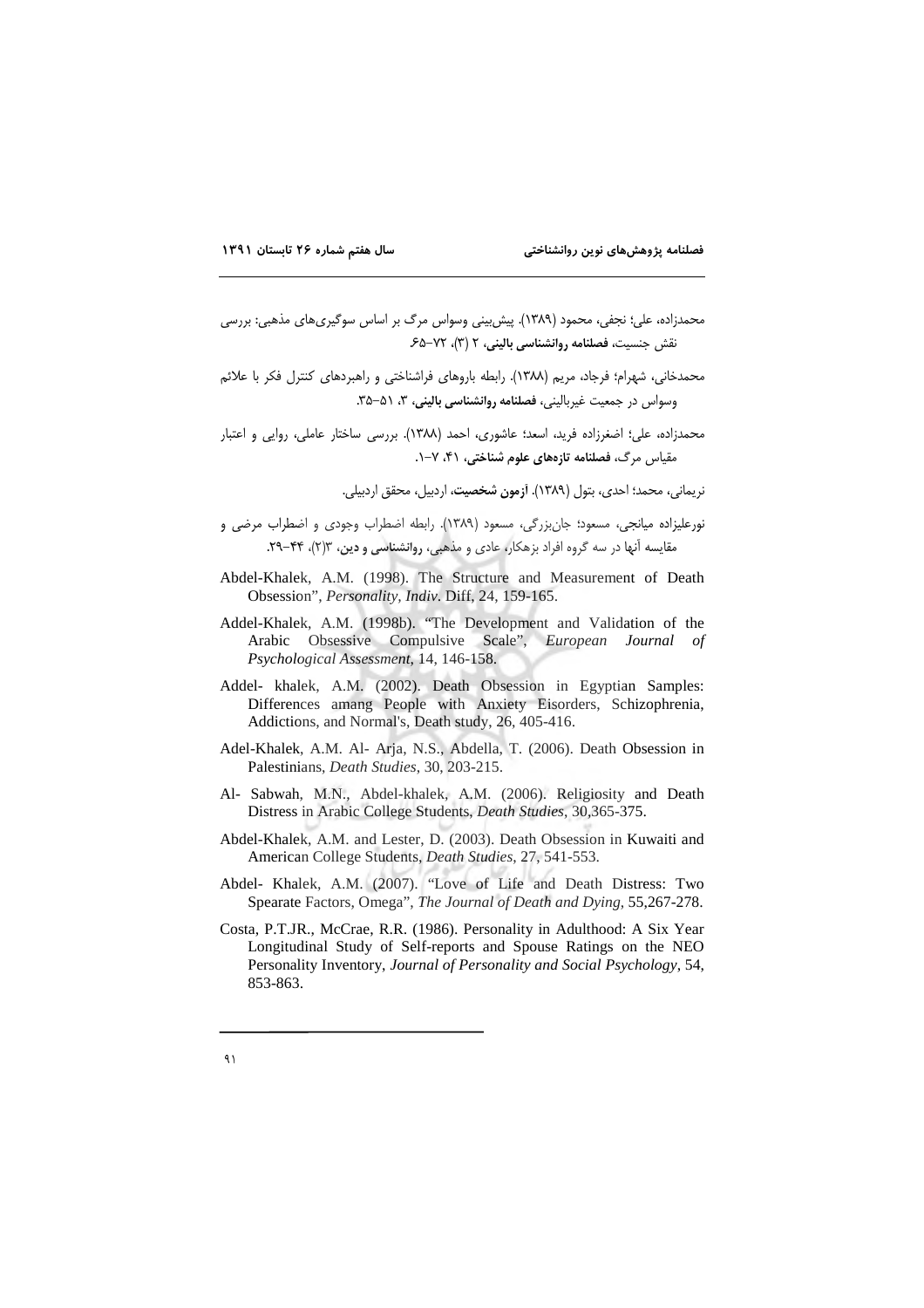- Egan, E., Kroll, J., Carey, K., Johnson, M., Erickson, P. (2004). Eysenck Personality Scales and Religiosity in a Use Outpatient Sample, Personality and Individual Differences, 37, 1023-1031.
- Francis, L.J., Perason, P.R. (2001). Extraversion and Religiosity, Journal of Social Psychology, 125, 269-270.
- Francis, L.J., Bourke, R. (2003). Personality and Religion: Applying Cattell's Model among Secondary School Pupils, Current Psychology, 22, 125-137.
- Falkenhain, M. Handal, P.J (2003). Religion, Death, Attitudes, and Belief in Afterlife in the Elderly, Untangling the Relationship, 42, 67-76.
- Han S., Qin, y., Ma, Y. (2010). Neurocognitive Processes of Linguistic Cues Related to Death, Neuropsycholigia, 48, 3436-3442.
- Henningsgand, Y.M., Arnau, R.C. (2008). Relationships between Religiosity and Personality and Personality: a Multivariate Analysis, Personality and Individual Differences, 42, 703-708.
- Jorm, A.F., christansem, H. (2004). "Religiosity and Personality: Eridence for Nonlinear Associations", Personality and Individual Differencess, 36, 1433-1441.
- Maltby, Y. (1999). "Personality Dimensions of Religious Orientation, Journal of Personality, 133, 631-640.
- Maltby, Y., Day, L. (2000). Religious Orientation and Death Obsession, The Journal of Genetic Psychology, 16, 122-124.
- Maltby, Y., Day, L. (2000). The Reliability and Validity of the Death Obsession Scale among English University and Adult Samples, Personality and Individual Differences, 28, 695-700.
- Rajabi, G. (2009). The Psychometric Properties of Death Obsession Scale in Freshman Undergraduate Students, Journal of Applied Sciences, 9, 360-365.
- Rossenblat, A., Greenberg, Y., Solomon, S., Pyszczynski, T., Lyon, D. (1989). Evidence for Terror Management Theory: I. the Effects of Mortality Salience on Reactions to Those Who Violate or Uphold Cultural Values, J Pers Socia Psychol, 57, 681-690.